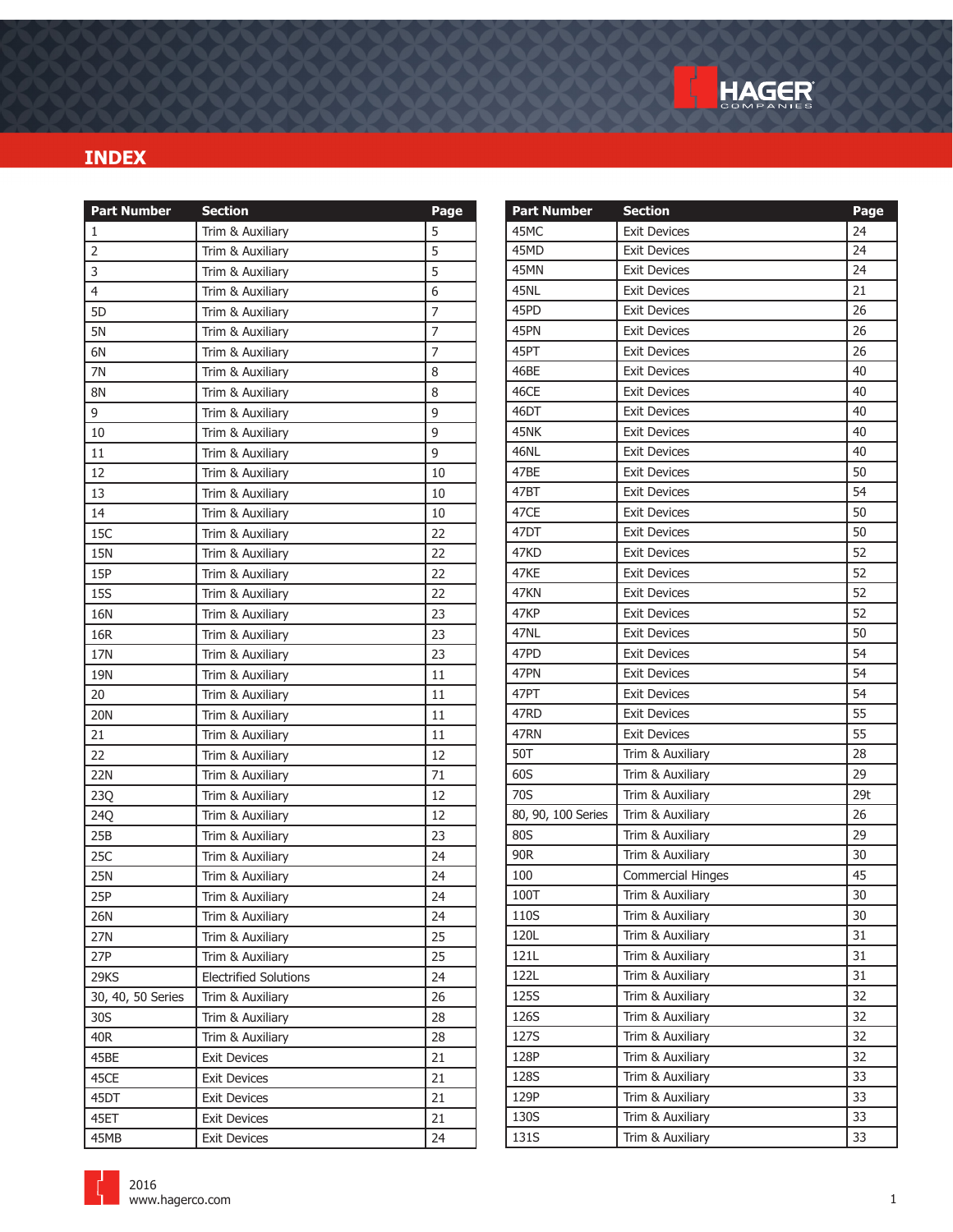| <b>Part Number</b> | <b>Section</b>   | Page |
|--------------------|------------------|------|
| 133S               | Trim & Auxiliary | 34   |
| 134S               | Trim & Auxiliary | 34   |
| 136S               | Trim & Auxiliary | 34   |
| 137S               | Trim & Auxiliary | 34   |
| 138P               | Trim & Auxiliary | 35   |
| 139P               | Trim & Auxiliary | 35   |
| 140P               | Trim & Auxiliary | 35   |
| 150B               | Trim & Auxiliary | 35   |
| 150D               | Trim & Auxiliary | 35   |
| 150V               | Trim & Auxiliary | 35   |
| 151B               | Trim & Auxiliary | 36   |
| 151D               | Trim & Auxiliary | 36   |
| 151V               | Trim & Auxiliary | 36   |
| 152B               | Trim & Auxiliary | 36   |
| 152D               | Trim & Auxiliary | 36   |
| 152V               | Trim & Auxiliary | 36   |
| 153B               | Trim & Auxiliary | 36   |
| 153D               | Trim & Auxiliary | 36   |
| 153V               | Trim & Auxiliary | 36   |
| 154B               | Trim & Auxiliary | 36   |
| 154D               | Trim & Auxiliary | 36   |
| 154V               | Trim & Auxiliary | 36   |
| 155B               | Trim & Auxiliary | 37   |
| 155D               | Trim & Auxiliary | 37   |
| 155V               | Trim & Auxiliary | 37   |
| 156B               | Trim & Auxiliary | 37   |
| 156D               | Trim & Auxiliary | 37   |
| 156V               | Trim & Auxiliary | 37   |
| 157B               | Trim & Auxiliary | 37   |
| 157D               | Trim & Auxiliary | 37   |
| 157V               | Trim & Auxiliary | 37   |
| 158B               | Trim & Auxiliary | 37   |
| 158D               | Trim & Auxiliary | 37   |
| 158V               | Trim & Auxiliary | 37   |
| 159B               | Trim & Auxiliary | 38   |
| 159D               | Trim & Auxiliary | 38   |
| 159V               | Trim & Auxiliary | 38   |
| 160B               | Trim & Auxiliary | 38   |
| 160D               | Trim & Auxiliary | 38   |
| 160V               | Trim & Auxiliary | 38   |
| 161B               | Trim & Auxiliary | 38   |
| 161D               | Trim & Auxiliary | 38   |
| 161V               | Trim & Auxiliary | 38   |
| 164B               | Trim & Auxiliary | 38   |
| 164D               | Trim & Auxiliary | 38   |
| 164V               | Trim & Auxiliary | 38   |

| <b>Part Number</b> | <b>Section</b>   | Page |
|--------------------|------------------|------|
| 165B               | Trim & Auxiliary | 39   |
| 165D               | Trim & Auxiliary | 39   |
| 165V               | Trim & Auxiliary | 39   |
| 167B               | Trim & Auxiliary | 39   |
| 167D               | Trim & Auxiliary | 39   |
| 167V               | Trim & Auxiliary | 39   |
| 170 <sub>D</sub>   | Trim & Auxiliary | 39   |
| 180H               | Trim & Auxiliary | 40   |
| 180K               | Trim & Auxiliary | 40   |
| 180M               | Trim & Auxiliary | 40   |
| 180P               | Trim & Auxiliary | 40   |
| <b>1800</b>        | Trim & Auxiliary | 40   |
| 181H               | Trim & Auxiliary | 40   |
| 181K               | Trim & Auxiliary | 40   |
| 181M               | Trim & Auxiliary | 40   |
| 181P               | Trim & Auxiliary | 40   |
| <b>1810</b>        | Trim & Auxiliary | 40   |
| 182H               | Trim & Auxiliary | 41   |
| 182K               | Trim & Auxiliary | 41   |
| 182M               | Trim & Auxiliary | 41   |
| 182P               | Trim & Auxiliary | 41   |
| 182Q               | Trim & Auxiliary | 41   |
| 185G               | Trim & Auxiliary | 41   |
| 190S               | Trim & Auxiliary | 42   |
| 193S               | Trim & Auxiliary | 42   |
| 194S               | Trim & Auxiliary | 42   |
| 198S               | Trim & Auxiliary | 42   |
| 199B               | Trim & Auxiliary | 42   |
| 204S               | Trim & Auxiliary | 42   |
| 208                | Trim & Auxiliary | 85   |
| 209                | Trim & Auxiliary | 85   |
| 210                | Trim & Auxiliary | 85   |
| 211                | Trim & Auxiliary | 86   |
| 212                | Trim & Auxiliary | 86   |
| 214S               | Trim & Auxiliary | 42   |
| 220S               | Trim & Auxiliary | 42   |
| 223S               | Trim & Auxiliary | 42   |
| 224S               | Trim & Auxiliary | 42   |
| 225S               | Trim & Auxiliary | 42   |
| 230W               | Trim & Auxiliary | 43   |
| 232W               | Trim & Auxiliary | 43   |
| 234W               | Trim & Auxiliary | 43   |
| 236W               | Trim & Auxiliary | 43   |
| 241F               | Trim & Auxiliary | 49   |
| 242F               | Trim & Auxiliary | 49   |
| 243F               | Trim & Auxiliary | 49   |

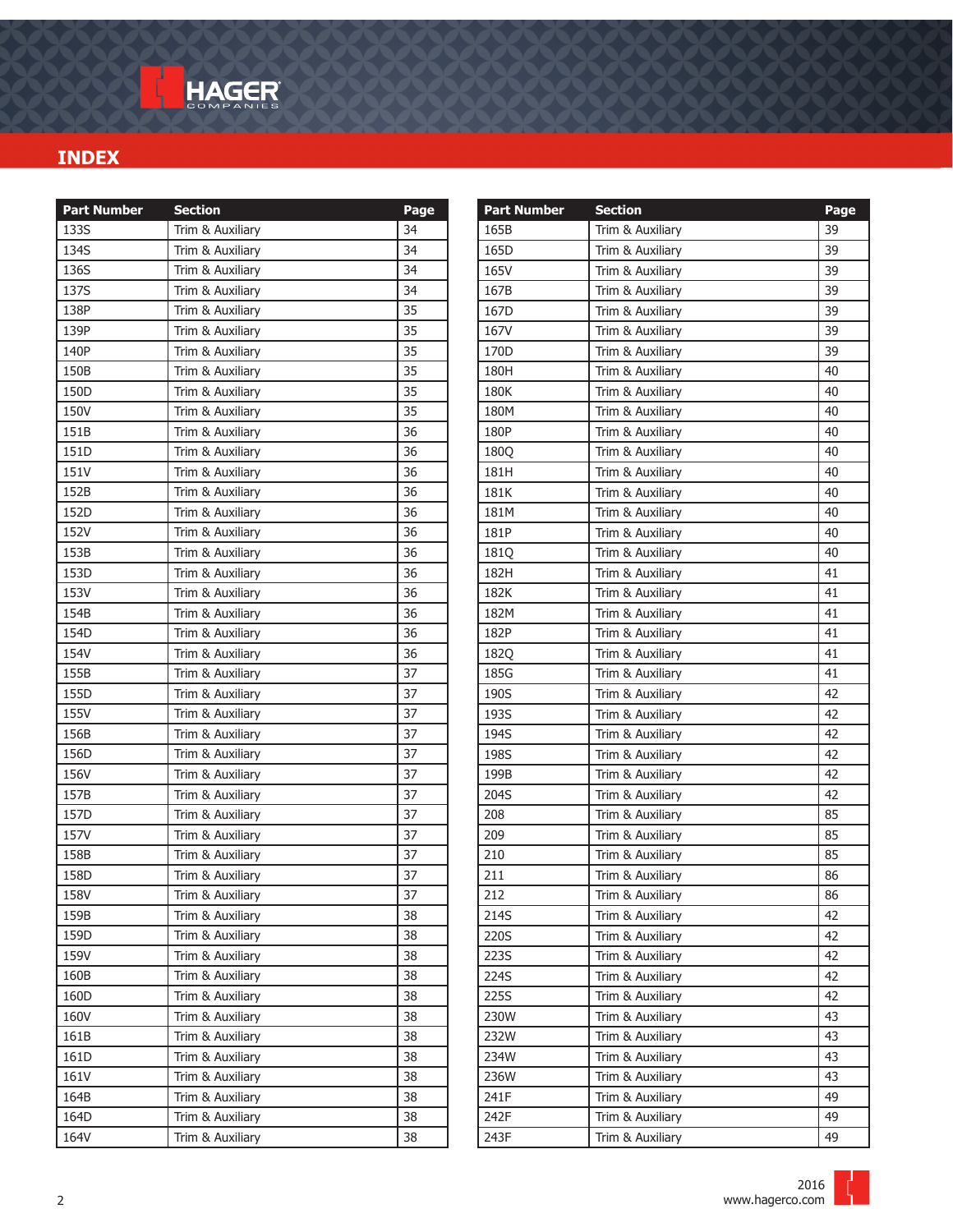

| <b>Part Number</b> | <b>Section</b>           | Page | <b>Part Number</b> | <b>Section</b>           | Page   |
|--------------------|--------------------------|------|--------------------|--------------------------|--------|
| 244F               | Trim & Auxiliary         | 49   | 278D               | Trim & Auxiliary         | 57     |
| 245F               | Trim & Auxiliary         | 50   | 279D               | Trim & Auxiliary         | 57     |
| 246B               | Trim & Auxiliary         | 50   | 280X               | Trim & Auxiliary         | 58     |
| 248F               | Trim & Auxiliary         | 50   | 281D               | Trim & Auxiliary         | 58     |
| 248G               | Trim & Auxiliary         | 50   | 282D               | Trim & Auxiliary         | 58     |
| 249F               | Trim & Auxiliary         | 50   | 283D               | Trim & Auxiliary         | 59     |
| 250W               | Trim & Auxiliary         | 44   | 291D               | Trim & Auxiliary         | 59     |
| 251                | <b>Commercial Hinges</b> | 40   | 292D               | Trim & Auxiliary         | 60     |
| 251W               | Trim & Auxiliary         | 44   | 293D               | Trim & Auxiliary         | 60     |
| 252                | <b>Commercial Hinges</b> | 40   | 294D               | Trim & Auxiliary         | 61     |
| 252F               | Trim & Auxiliary         | 51   | 295M               | Trim & Auxiliary         | 61     |
| 253                | <b>Commercial Hinges</b> | 40   | 295W               | Trim & Auxiliary         | 62     |
| 254                | <b>Commercial Hinges</b> | 40   | 296W               | Trim & Auxiliary         | 62     |
| 254S               | Trim & Auxiliary         | 44   | 297C               | Trim & Auxiliary         | 63     |
| 254W               | Trim & Auxiliary         | 44   | 297D               | Trim & Auxiliary         | 63     |
| 255S               | Trim & Auxiliary         | 45   | 297F               | Trim & Auxiliary         | 64     |
| 255W               | Trim & Auxiliary         | 45   | 297M               | Trim & Auxiliary         | 64     |
| 256S               | Trim & Auxiliary         | 45   | 297N               | Trim & Auxiliary         | 64     |
| 256W               | Trim & Auxiliary         | 46   | 298D               | Trim & Auxiliary         | 64     |
| 257F               | Trim & Auxiliary         | 51   | 300D               | Trim & Auxiliary         | 81     |
| 258F               | Trim & Auxiliary         | 51   | 301D               | Trim & Auxiliary         | 82     |
| 259F               | Trim & Auxiliary         | 52   | 303W               | Trim & Auxiliary         | 82     |
| 259H               | Trim & Auxiliary         | 52   | 305                | <b>Commercial Hinges</b> | 45     |
| 260W               | Trim & Auxiliary         | 46   | 305D               | Trim & Auxiliary         | 82     |
| 263                | <b>Commercial Hinges</b> | 45   | 307D               | Trim & Auxiliary         | 82     |
| 265                | <b>Commercial Hinges</b> | 45   | 308D               | Trim & Auxiliary         | 82     |
| 267F               | Trim & Auxiliary         | 52   | 310C               | Trim & Auxiliary         | 83     |
| 267S               | Trim & Auxiliary         | 52   | 311H               | Trim & Auxiliary         | 65     |
| 268F               | Trim & Auxiliary         | 53   | 311L               | Trim & Auxiliary         | 65     |
| 268S               | Trim & Auxiliary         | 53   | 313L               | Trim & Auxiliary         | 27     |
| 269F               | Trim & Auxiliary         | 53   | 313S               | <b>Exit Devices</b>      | 26     |
| 269T               | Trim & Auxiliary         | 54   | 313S               | Trim & Auxiliary         | 27     |
| 270C               | Trim & Auxiliary         | 56   | 318D               | Trim & Auxiliary         | 65     |
| 270CR              | Trim & Auxiliary         | 56   | 318S               | Trim & Auxiliary         | 66     |
| 270D               | Trim & Auxiliary         | 56   | 320R               | Trim & Auxiliary         | 66     |
| 270R               | Trim & Auxiliary         | 56   | 321R               | Trim & Auxiliary         | 66     |
| 271D               | Trim & Auxiliary         | 56   | 322V               | Trim & Auxiliary         | 83     |
| 271W               | Trim & Auxiliary         | 48   | 323S               | Trim & Auxiliary         | 66     |
| 272W               | Trim & Auxiliary         | 48   | 324W               | Trim & Auxiliary         | 46     |
| 273W               | Trim & Auxiliary         | 48   | 326F               | Trim & Auxiliary         | 54     |
| 274B               | Trim & Auxiliary         | 81   | 326W               | Trim & Auxiliary         | 47     |
| 274C               | Trim & Auxiliary         | 81   | 327F               | Trim & Auxiliary         | 54     |
| 274D               | Trim & Auxiliary         | 81   | 327W               | Trim & Auxiliary         | 47     |
| 275D               | Trim & Auxiliary         | 57   | 328F               | Trim & Auxiliary         | 55     |
| 276D               | Trim & Auxiliary         | 57   | 329F               | Trim & Auxiliary         | 55     |
| 277D               | Trim & Auxiliary         | 81   | 330D               | Trim & Auxiliary         | $71\,$ |

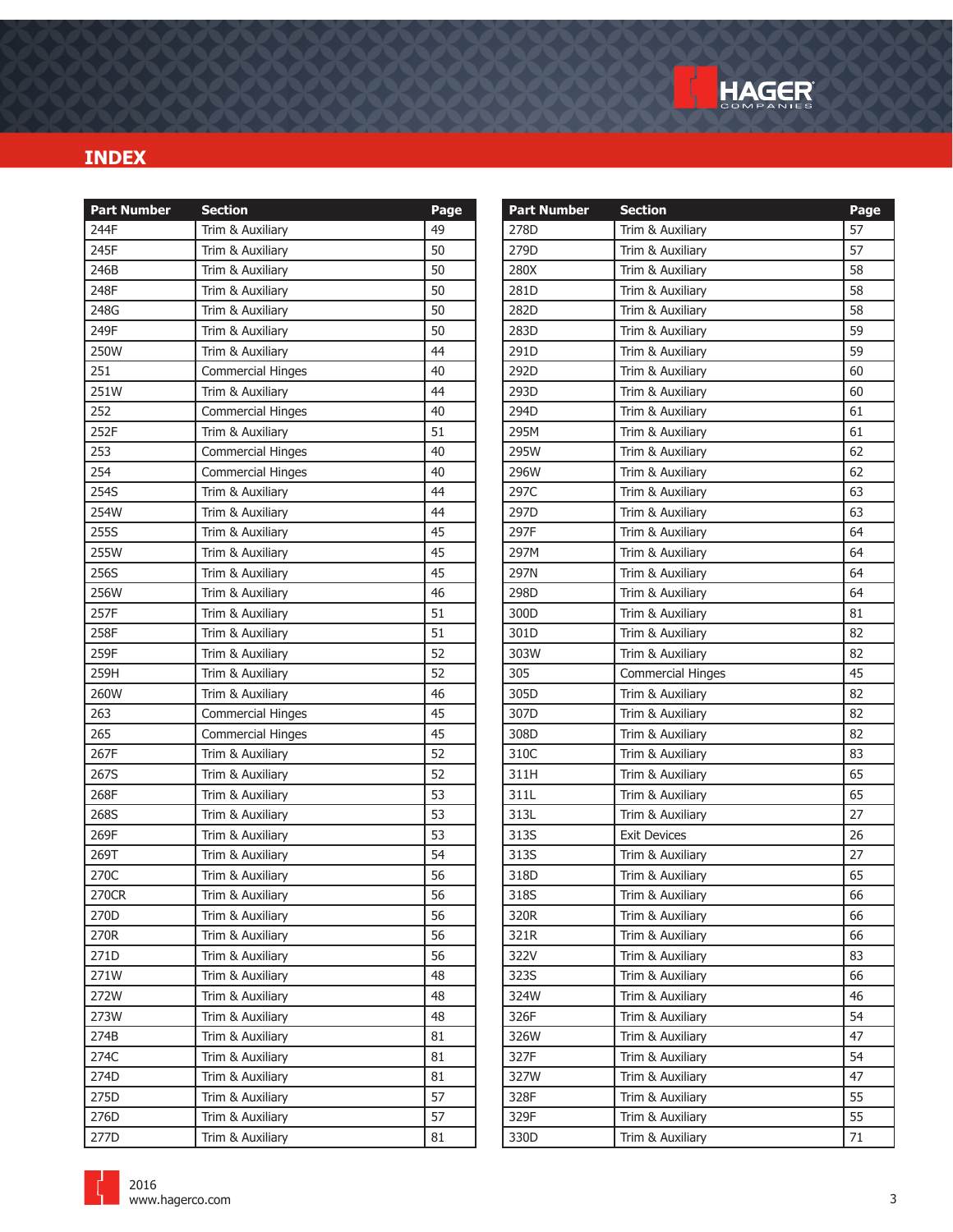| Sliding Door Hardware<br>330D<br>40,59<br>Trim & Auxiliary<br>71<br>330L<br>330L<br>Sliding Door Hardware<br>40,59<br>71<br>330M<br>Trim & Auxiliary<br>330M<br>Sliding Door Hardware<br>40,59<br>74<br>336A<br>Trim & Auxiliary<br>74<br>336B<br>Trim & Auxiliary<br>74<br>336C<br>Trim & Auxiliary<br>336D<br>74<br>Trim & Auxiliary<br>336E<br>74<br>Trim & Auxiliary<br>336F<br>74<br>Trim & Auxiliary<br>336G<br>74<br>Trim & Auxiliary<br>336H<br>74<br>Trim & Auxiliary<br>74<br>336J<br>Trim & Auxiliary<br>336K<br>74<br>Trim & Auxiliary<br>74<br>336L<br>Trim & Auxiliary<br>336M<br>75<br>Trim & Auxiliary<br>336N<br>75<br>Trim & Auxiliary<br>336P<br>75<br>Trim & Auxiliary<br><b>3360</b><br>Trim & Auxiliary<br>75<br>75<br>336R<br>Trim & Auxiliary<br>337A<br>Trim & Auxiliary<br>75<br>337B<br>Trim & Auxiliary<br>75<br>337C<br>75<br>Trim & Auxiliary<br>337D<br>75<br>Trim & Auxiliary<br>67<br>340D<br>Trim & Auxiliary<br>Trim & Auxiliary<br>341D<br>67<br>342D<br>Trim & Auxiliary<br>67<br>345D<br>Trim & Auxiliary<br>67<br>350H<br>Trim & Auxiliary<br>76<br>350L<br>76<br>Trim & Auxiliary<br>350M<br>Trim & Auxiliary<br>76<br>Trim & Auxiliary<br>350R<br>76<br>350W<br>Trim & Auxiliary<br>76<br>Trim & Auxiliary<br>76<br>351H<br>351L<br>Trim & Auxiliary<br>76<br>352M<br>Trim & Auxiliary<br>77<br>352W<br>Trim & Auxiliary<br>$77$<br>Trim & Auxiliary<br>354A<br>77<br>354B<br>Trim & Auxiliary<br>77<br>Trim & Auxiliary<br>360M<br>77<br>360W<br>Trim & Auxiliary<br>77<br>Trim & Auxiliary<br>77<br>361H<br>361L<br>Trim & Auxiliary<br>77<br>362H<br>Trim & Auxiliary<br>78 | <b>Part Number</b> | <b>Section</b> | Page |
|-------------------------------------------------------------------------------------------------------------------------------------------------------------------------------------------------------------------------------------------------------------------------------------------------------------------------------------------------------------------------------------------------------------------------------------------------------------------------------------------------------------------------------------------------------------------------------------------------------------------------------------------------------------------------------------------------------------------------------------------------------------------------------------------------------------------------------------------------------------------------------------------------------------------------------------------------------------------------------------------------------------------------------------------------------------------------------------------------------------------------------------------------------------------------------------------------------------------------------------------------------------------------------------------------------------------------------------------------------------------------------------------------------------------------------------------------------------------------------------------------------------------------------------------------------------------------------------------------------------------------|--------------------|----------------|------|
|                                                                                                                                                                                                                                                                                                                                                                                                                                                                                                                                                                                                                                                                                                                                                                                                                                                                                                                                                                                                                                                                                                                                                                                                                                                                                                                                                                                                                                                                                                                                                                                                                         |                    |                |      |
|                                                                                                                                                                                                                                                                                                                                                                                                                                                                                                                                                                                                                                                                                                                                                                                                                                                                                                                                                                                                                                                                                                                                                                                                                                                                                                                                                                                                                                                                                                                                                                                                                         |                    |                |      |
|                                                                                                                                                                                                                                                                                                                                                                                                                                                                                                                                                                                                                                                                                                                                                                                                                                                                                                                                                                                                                                                                                                                                                                                                                                                                                                                                                                                                                                                                                                                                                                                                                         |                    |                |      |
|                                                                                                                                                                                                                                                                                                                                                                                                                                                                                                                                                                                                                                                                                                                                                                                                                                                                                                                                                                                                                                                                                                                                                                                                                                                                                                                                                                                                                                                                                                                                                                                                                         |                    |                |      |
|                                                                                                                                                                                                                                                                                                                                                                                                                                                                                                                                                                                                                                                                                                                                                                                                                                                                                                                                                                                                                                                                                                                                                                                                                                                                                                                                                                                                                                                                                                                                                                                                                         |                    |                |      |
|                                                                                                                                                                                                                                                                                                                                                                                                                                                                                                                                                                                                                                                                                                                                                                                                                                                                                                                                                                                                                                                                                                                                                                                                                                                                                                                                                                                                                                                                                                                                                                                                                         |                    |                |      |
|                                                                                                                                                                                                                                                                                                                                                                                                                                                                                                                                                                                                                                                                                                                                                                                                                                                                                                                                                                                                                                                                                                                                                                                                                                                                                                                                                                                                                                                                                                                                                                                                                         |                    |                |      |
|                                                                                                                                                                                                                                                                                                                                                                                                                                                                                                                                                                                                                                                                                                                                                                                                                                                                                                                                                                                                                                                                                                                                                                                                                                                                                                                                                                                                                                                                                                                                                                                                                         |                    |                |      |
|                                                                                                                                                                                                                                                                                                                                                                                                                                                                                                                                                                                                                                                                                                                                                                                                                                                                                                                                                                                                                                                                                                                                                                                                                                                                                                                                                                                                                                                                                                                                                                                                                         |                    |                |      |
|                                                                                                                                                                                                                                                                                                                                                                                                                                                                                                                                                                                                                                                                                                                                                                                                                                                                                                                                                                                                                                                                                                                                                                                                                                                                                                                                                                                                                                                                                                                                                                                                                         |                    |                |      |
|                                                                                                                                                                                                                                                                                                                                                                                                                                                                                                                                                                                                                                                                                                                                                                                                                                                                                                                                                                                                                                                                                                                                                                                                                                                                                                                                                                                                                                                                                                                                                                                                                         |                    |                |      |
|                                                                                                                                                                                                                                                                                                                                                                                                                                                                                                                                                                                                                                                                                                                                                                                                                                                                                                                                                                                                                                                                                                                                                                                                                                                                                                                                                                                                                                                                                                                                                                                                                         |                    |                |      |
|                                                                                                                                                                                                                                                                                                                                                                                                                                                                                                                                                                                                                                                                                                                                                                                                                                                                                                                                                                                                                                                                                                                                                                                                                                                                                                                                                                                                                                                                                                                                                                                                                         |                    |                |      |
|                                                                                                                                                                                                                                                                                                                                                                                                                                                                                                                                                                                                                                                                                                                                                                                                                                                                                                                                                                                                                                                                                                                                                                                                                                                                                                                                                                                                                                                                                                                                                                                                                         |                    |                |      |
|                                                                                                                                                                                                                                                                                                                                                                                                                                                                                                                                                                                                                                                                                                                                                                                                                                                                                                                                                                                                                                                                                                                                                                                                                                                                                                                                                                                                                                                                                                                                                                                                                         |                    |                |      |
|                                                                                                                                                                                                                                                                                                                                                                                                                                                                                                                                                                                                                                                                                                                                                                                                                                                                                                                                                                                                                                                                                                                                                                                                                                                                                                                                                                                                                                                                                                                                                                                                                         |                    |                |      |
|                                                                                                                                                                                                                                                                                                                                                                                                                                                                                                                                                                                                                                                                                                                                                                                                                                                                                                                                                                                                                                                                                                                                                                                                                                                                                                                                                                                                                                                                                                                                                                                                                         |                    |                |      |
|                                                                                                                                                                                                                                                                                                                                                                                                                                                                                                                                                                                                                                                                                                                                                                                                                                                                                                                                                                                                                                                                                                                                                                                                                                                                                                                                                                                                                                                                                                                                                                                                                         |                    |                |      |
|                                                                                                                                                                                                                                                                                                                                                                                                                                                                                                                                                                                                                                                                                                                                                                                                                                                                                                                                                                                                                                                                                                                                                                                                                                                                                                                                                                                                                                                                                                                                                                                                                         |                    |                |      |
|                                                                                                                                                                                                                                                                                                                                                                                                                                                                                                                                                                                                                                                                                                                                                                                                                                                                                                                                                                                                                                                                                                                                                                                                                                                                                                                                                                                                                                                                                                                                                                                                                         |                    |                |      |
|                                                                                                                                                                                                                                                                                                                                                                                                                                                                                                                                                                                                                                                                                                                                                                                                                                                                                                                                                                                                                                                                                                                                                                                                                                                                                                                                                                                                                                                                                                                                                                                                                         |                    |                |      |
|                                                                                                                                                                                                                                                                                                                                                                                                                                                                                                                                                                                                                                                                                                                                                                                                                                                                                                                                                                                                                                                                                                                                                                                                                                                                                                                                                                                                                                                                                                                                                                                                                         |                    |                |      |
|                                                                                                                                                                                                                                                                                                                                                                                                                                                                                                                                                                                                                                                                                                                                                                                                                                                                                                                                                                                                                                                                                                                                                                                                                                                                                                                                                                                                                                                                                                                                                                                                                         |                    |                |      |
|                                                                                                                                                                                                                                                                                                                                                                                                                                                                                                                                                                                                                                                                                                                                                                                                                                                                                                                                                                                                                                                                                                                                                                                                                                                                                                                                                                                                                                                                                                                                                                                                                         |                    |                |      |
|                                                                                                                                                                                                                                                                                                                                                                                                                                                                                                                                                                                                                                                                                                                                                                                                                                                                                                                                                                                                                                                                                                                                                                                                                                                                                                                                                                                                                                                                                                                                                                                                                         |                    |                |      |
|                                                                                                                                                                                                                                                                                                                                                                                                                                                                                                                                                                                                                                                                                                                                                                                                                                                                                                                                                                                                                                                                                                                                                                                                                                                                                                                                                                                                                                                                                                                                                                                                                         |                    |                |      |
|                                                                                                                                                                                                                                                                                                                                                                                                                                                                                                                                                                                                                                                                                                                                                                                                                                                                                                                                                                                                                                                                                                                                                                                                                                                                                                                                                                                                                                                                                                                                                                                                                         |                    |                |      |
|                                                                                                                                                                                                                                                                                                                                                                                                                                                                                                                                                                                                                                                                                                                                                                                                                                                                                                                                                                                                                                                                                                                                                                                                                                                                                                                                                                                                                                                                                                                                                                                                                         |                    |                |      |
|                                                                                                                                                                                                                                                                                                                                                                                                                                                                                                                                                                                                                                                                                                                                                                                                                                                                                                                                                                                                                                                                                                                                                                                                                                                                                                                                                                                                                                                                                                                                                                                                                         |                    |                |      |
|                                                                                                                                                                                                                                                                                                                                                                                                                                                                                                                                                                                                                                                                                                                                                                                                                                                                                                                                                                                                                                                                                                                                                                                                                                                                                                                                                                                                                                                                                                                                                                                                                         |                    |                |      |
|                                                                                                                                                                                                                                                                                                                                                                                                                                                                                                                                                                                                                                                                                                                                                                                                                                                                                                                                                                                                                                                                                                                                                                                                                                                                                                                                                                                                                                                                                                                                                                                                                         |                    |                |      |
|                                                                                                                                                                                                                                                                                                                                                                                                                                                                                                                                                                                                                                                                                                                                                                                                                                                                                                                                                                                                                                                                                                                                                                                                                                                                                                                                                                                                                                                                                                                                                                                                                         |                    |                |      |
|                                                                                                                                                                                                                                                                                                                                                                                                                                                                                                                                                                                                                                                                                                                                                                                                                                                                                                                                                                                                                                                                                                                                                                                                                                                                                                                                                                                                                                                                                                                                                                                                                         |                    |                |      |
|                                                                                                                                                                                                                                                                                                                                                                                                                                                                                                                                                                                                                                                                                                                                                                                                                                                                                                                                                                                                                                                                                                                                                                                                                                                                                                                                                                                                                                                                                                                                                                                                                         |                    |                |      |
|                                                                                                                                                                                                                                                                                                                                                                                                                                                                                                                                                                                                                                                                                                                                                                                                                                                                                                                                                                                                                                                                                                                                                                                                                                                                                                                                                                                                                                                                                                                                                                                                                         |                    |                |      |
|                                                                                                                                                                                                                                                                                                                                                                                                                                                                                                                                                                                                                                                                                                                                                                                                                                                                                                                                                                                                                                                                                                                                                                                                                                                                                                                                                                                                                                                                                                                                                                                                                         |                    |                |      |
|                                                                                                                                                                                                                                                                                                                                                                                                                                                                                                                                                                                                                                                                                                                                                                                                                                                                                                                                                                                                                                                                                                                                                                                                                                                                                                                                                                                                                                                                                                                                                                                                                         |                    |                |      |
|                                                                                                                                                                                                                                                                                                                                                                                                                                                                                                                                                                                                                                                                                                                                                                                                                                                                                                                                                                                                                                                                                                                                                                                                                                                                                                                                                                                                                                                                                                                                                                                                                         |                    |                |      |
|                                                                                                                                                                                                                                                                                                                                                                                                                                                                                                                                                                                                                                                                                                                                                                                                                                                                                                                                                                                                                                                                                                                                                                                                                                                                                                                                                                                                                                                                                                                                                                                                                         |                    |                |      |
|                                                                                                                                                                                                                                                                                                                                                                                                                                                                                                                                                                                                                                                                                                                                                                                                                                                                                                                                                                                                                                                                                                                                                                                                                                                                                                                                                                                                                                                                                                                                                                                                                         |                    |                |      |
|                                                                                                                                                                                                                                                                                                                                                                                                                                                                                                                                                                                                                                                                                                                                                                                                                                                                                                                                                                                                                                                                                                                                                                                                                                                                                                                                                                                                                                                                                                                                                                                                                         |                    |                |      |
|                                                                                                                                                                                                                                                                                                                                                                                                                                                                                                                                                                                                                                                                                                                                                                                                                                                                                                                                                                                                                                                                                                                                                                                                                                                                                                                                                                                                                                                                                                                                                                                                                         |                    |                |      |
|                                                                                                                                                                                                                                                                                                                                                                                                                                                                                                                                                                                                                                                                                                                                                                                                                                                                                                                                                                                                                                                                                                                                                                                                                                                                                                                                                                                                                                                                                                                                                                                                                         |                    |                |      |
|                                                                                                                                                                                                                                                                                                                                                                                                                                                                                                                                                                                                                                                                                                                                                                                                                                                                                                                                                                                                                                                                                                                                                                                                                                                                                                                                                                                                                                                                                                                                                                                                                         |                    |                |      |
|                                                                                                                                                                                                                                                                                                                                                                                                                                                                                                                                                                                                                                                                                                                                                                                                                                                                                                                                                                                                                                                                                                                                                                                                                                                                                                                                                                                                                                                                                                                                                                                                                         |                    |                |      |

| <b>Part Number</b> | <b>Section</b>                | Page |
|--------------------|-------------------------------|------|
| 362L               | Trim & Auxiliary              | 78   |
| 364L               | Trim & Auxiliary              | 78   |
| 364M               | Trim & Auxiliary              | 78   |
| 364N               | Trim & Auxiliary              | 78   |
| 364S               | Trim & Auxiliary              | 78   |
| 365M               | Trim & Auxiliary              | 78   |
| 365W               | Trim & Auxiliary              | 78   |
| 366R               | Trim & Auxiliary              | 79   |
| 366S               | Trim & Auxiliary              | 79   |
| 368E               | Trim & Auxiliary              | 79   |
| 368M               | Trim & Auxiliary              | 79   |
| 368U               | Trim & Auxiliary              | 80   |
| 368W               | Trim & Auxiliary              | 79   |
| 369L               | Trim & Auxiliary              | 80   |
| 369R               | Trim & Auxiliary              | 80   |
| 370M               | Trim & Auxiliary              | 80   |
| 370U               | Trim & Auxiliary              | 80   |
| 370W               | Trim & Auxiliary              | 80   |
| 380 Series         | Door Controls                 | 38   |
| 380F               | Door Controls                 | 38   |
| 380G               | Door Controls                 | 38   |
| 380H               | Door Controls                 | 38   |
| 380R               | Door Controls                 | 38   |
| 380S               | Door Controls                 | 38   |
| 381A               | Door Controls                 | 39   |
| 381B               | Door Controls                 | 39   |
| 381C               | Door Controls                 | 39   |
| 381D               | Door Controls                 | 39   |
| 381E               | Door Controls                 | 39   |
| 381H               | Door Controls                 | 39   |
| 381S               | Door Controls                 | 39   |
| 381W               | Door Controls                 | 39   |
| 400S               | Thresholds & Weatherstripping | 11   |
| 401S               | Thresholds & Weatherstripping | 6    |
| 402S               | Thresholds & Weatherstripping | 6    |
| 403S               | Thresholds & Weatherstripping | 6    |
| 404S               | Thresholds & Weatherstripping | 6    |
| 406S               | Thresholds & Weatherstripping | 9    |
| 407S               | Thresholds & Weatherstripping | 9    |
| 408S               | Thresholds & Weatherstripping | 11   |
| 410S               | Thresholds & Weatherstripping | 6    |
| 411S               | Thresholds & Weatherstripping | 6    |
| 412S               | Thresholds & Weatherstripping | 6    |
| 413S               | Thresholds & Weatherstripping | 6    |
| 414S               | Thresholds & Weatherstripping | 6    |
| 415S               | Thresholds & Weatherstripping | 6    |

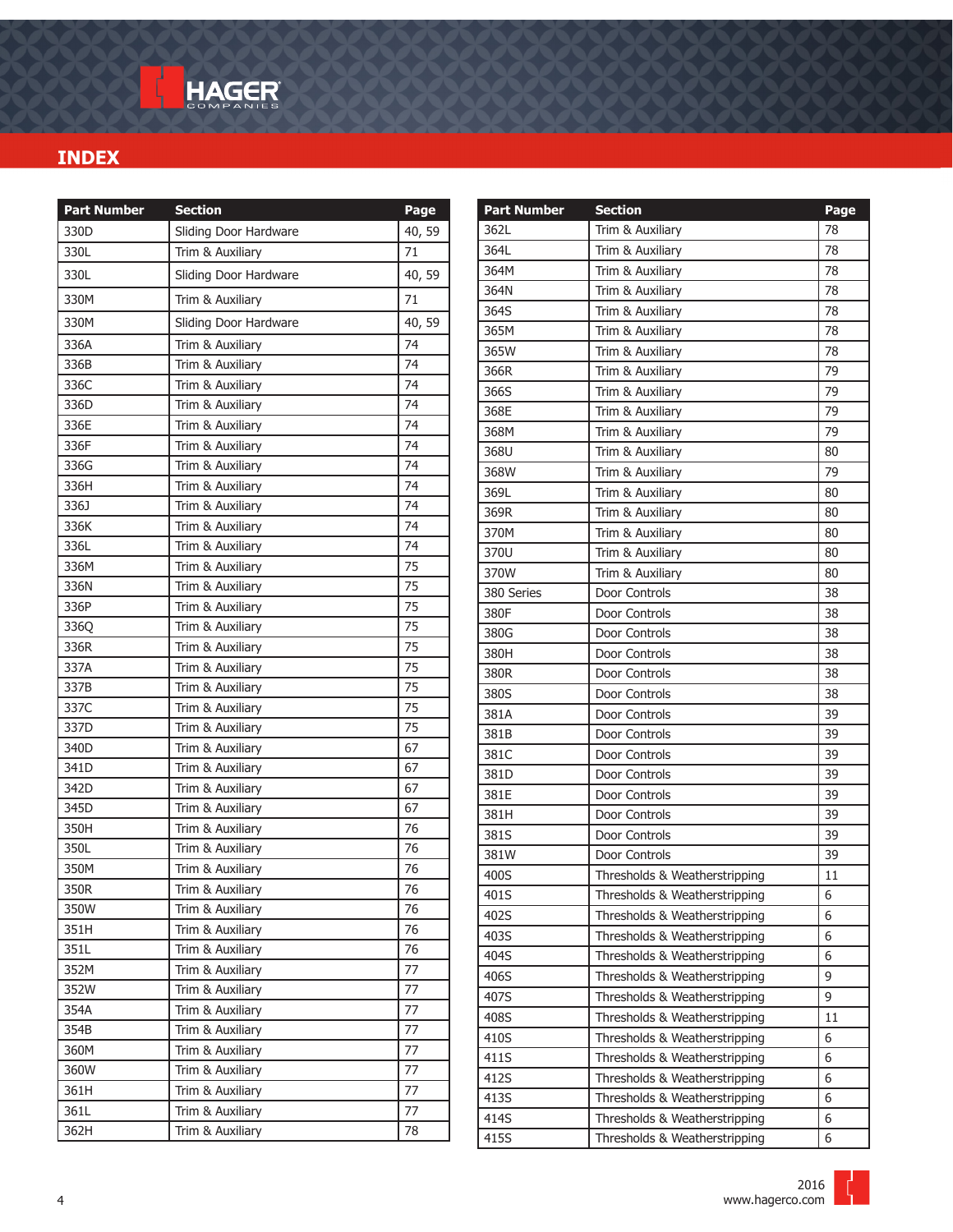

 $10, 13$ 

| <b>Part Number</b> | <b>Section</b>                | Page           | <b>Part Number</b> | <b>Section</b>                 | Page           |
|--------------------|-------------------------------|----------------|--------------------|--------------------------------|----------------|
| 416S               | Thresholds & Weatherstripping | $\overline{7}$ | 481S               | Thresholds & Weatherstripping  | 10             |
| 417                | <b>Commercial Hinges</b>      | 45             | 484S               | Thresholds & Weatherstripping  | 10, 11         |
| 417S               | Thresholds & Weatherstripping | $\overline{7}$ | 492S               | Thresholds & Weatherstripping  | $\overline{7}$ |
| 418S               | Thresholds & Weatherstripping | $\overline{7}$ | 495                | <b>Commercial Hinges</b>       | 40             |
| 419S               | Thresholds & Weatherstripping | 11             | 496                | <b>Commercial Hinges</b>       | 40             |
| 420S               | Thresholds & Weatherstripping | 8              | 497                | <b>Commercial Hinges</b>       | 40             |
| 421S               | Thresholds & Weatherstripping | 8              | 500                | <b>Commercial Hinges</b>       | 41             |
| 422S               | Thresholds & Weatherstripping | 8              | 500-048            | Roton Continuous Geared Hinges | 16             |
| 423S               | Thresholds & Weatherstripping | 8              | 500-200            | Roton Continuous Geared Hinges | 17             |
| 424S               | Thresholds & Weatherstripping | 8              | 500-220            | Roton Continuous Geared Hinges | 18             |
| 426S               | Thresholds & Weatherstripping | $\overline{7}$ | 503S               | Thresholds & Weatherstripping  | 11             |
| 427S               | Thresholds & Weatherstripping | $\overline{7}$ | 504S               | Thresholds & Weatherstripping  | 11             |
| 428S               | Thresholds & Weatherstripping | $\overline{7}$ | 505S               | Thresholds & Weatherstripping  | 11             |
| 430                | <b>Commercial Hinges</b>      | 21             | 506S               | Thresholds & Weatherstripping  | 11             |
| 430S               | Thresholds & Weatherstripping | $\overline{7}$ | 508S               | Thresholds & Weatherstripping  | 11             |
| 431S               | Thresholds & Weatherstripping | 9              | 510                | <b>Commercial Hinges</b>       | 42             |
| 432S               | Thresholds & Weatherstripping | 9              | 511                | <b>Commercial Hinges</b>       | 42             |
| 433S               | Thresholds & Weatherstripping | 9              | 512                | <b>Commercial Hinges</b>       | 42             |
| 434S               | Thresholds & Weatherstripping | 12             | 515S               | Thresholds & Weatherstripping  | 15             |
| 435S               | Thresholds & Weatherstripping | 12             | 516S               | Thresholds & Weatherstripping  | 15             |
| 436S               | Thresholds & Weatherstripping | $\overline{7}$ | 517S               | Thresholds & Weatherstripping  | 15             |
| 438S               | Thresholds & Weatherstripping | 9              | 518S               | Thresholds & Weatherstripping  | 15             |
| 440S               | Thresholds & Weatherstripping | 13             | 520S               | Thresholds & Weatherstripping  | 14             |
| 442S               | Thresholds & Weatherstripping | 12             | 532S               | Thresholds & Weatherstripping  | 14             |
| 443S               | Thresholds & Weatherstripping | 12             | 541S               | Thresholds & Weatherstripping  | 14             |
| 444S               | Thresholds & Weatherstripping | 12             | 550                | <b>Commercial Hinges</b>       | 41             |
| 445S               | Thresholds & Weatherstripping | 13             | 551                | <b>Commercial Hinges</b>       | 41             |
| 448S               | Thresholds & Weatherstripping | $\overline{7}$ | 552S               | Thresholds & Weatherstripping  | 14             |
| 450S               | Thresholds & Weatherstripping | 13             | 560S               | Thresholds & Weatherstripping  | 14             |
| 451                | <b>Commercial Hinges</b>      | 43             | 565S               | Thresholds & Weatherstripping  | 14             |
| 451S               | Thresholds & Weatherstripping | 8              | 572S               | Thresholds & Weatherstripping  | 9              |
| 452                | <b>Commercial Hinges</b>      | 43             | 575S               | Thresholds & Weatherstripping  | 15             |
| 452S               | Thresholds & Weatherstripping | 8              | 580S               | Thresholds & Weatherstripping  | 15             |
| 453                | <b>Commercial Hinges</b>      | 43             | 599S               | Thresholds & Weatherstripping  | 15             |
| 454                | <b>Commercial Hinges</b>      | 43             | 600                | <b>Commercial Hinges</b>       | 42             |
| 455                | <b>Commercial Hinges</b>      | 43             | 600S               | Thresholds & Weatherstripping  | 16             |
| 455S               | Thresholds & Weatherstripping | 13             | 603S               | Thresholds & Weatherstripping  | 16             |
| 456                | <b>Commercial Hinges</b>      | 43             | 604S               | Thresholds & Weatherstripping  | 16             |
| 457                | <b>Commercial Hinges</b>      | 43             | 608S               | Thresholds & Weatherstripping  | 16             |
| 458                | <b>Commercial Hinges</b>      | 43             | 610                | <b>Commercial Hinges</b>       | 42             |
| 460S               | Thresholds & Weatherstripping | 13             | 611                | <b>Commercial Hinges</b>       | 42             |
| 465S               | Thresholds & Weatherstripping | 13             | 612                | <b>Commercial Hinges</b>       | 42             |
| 470S               | Thresholds & Weatherstripping | 13             | 615                | Commercial Hinges              | 41             |
| 477S               | Thresholds & Weatherstripping | 12             | 619S               | Thresholds & Weatherstripping  | 19             |
| 478S               | Thresholds & Weatherstripping | 12             | 621S               | Thresholds & Weatherstripping  | 17             |
| 480S               | Thresholds & Weatherstripping | 10             | 622S               | Thresholds & Weatherstripping  | 17             |
|                    |                               |                |                    |                                |                |

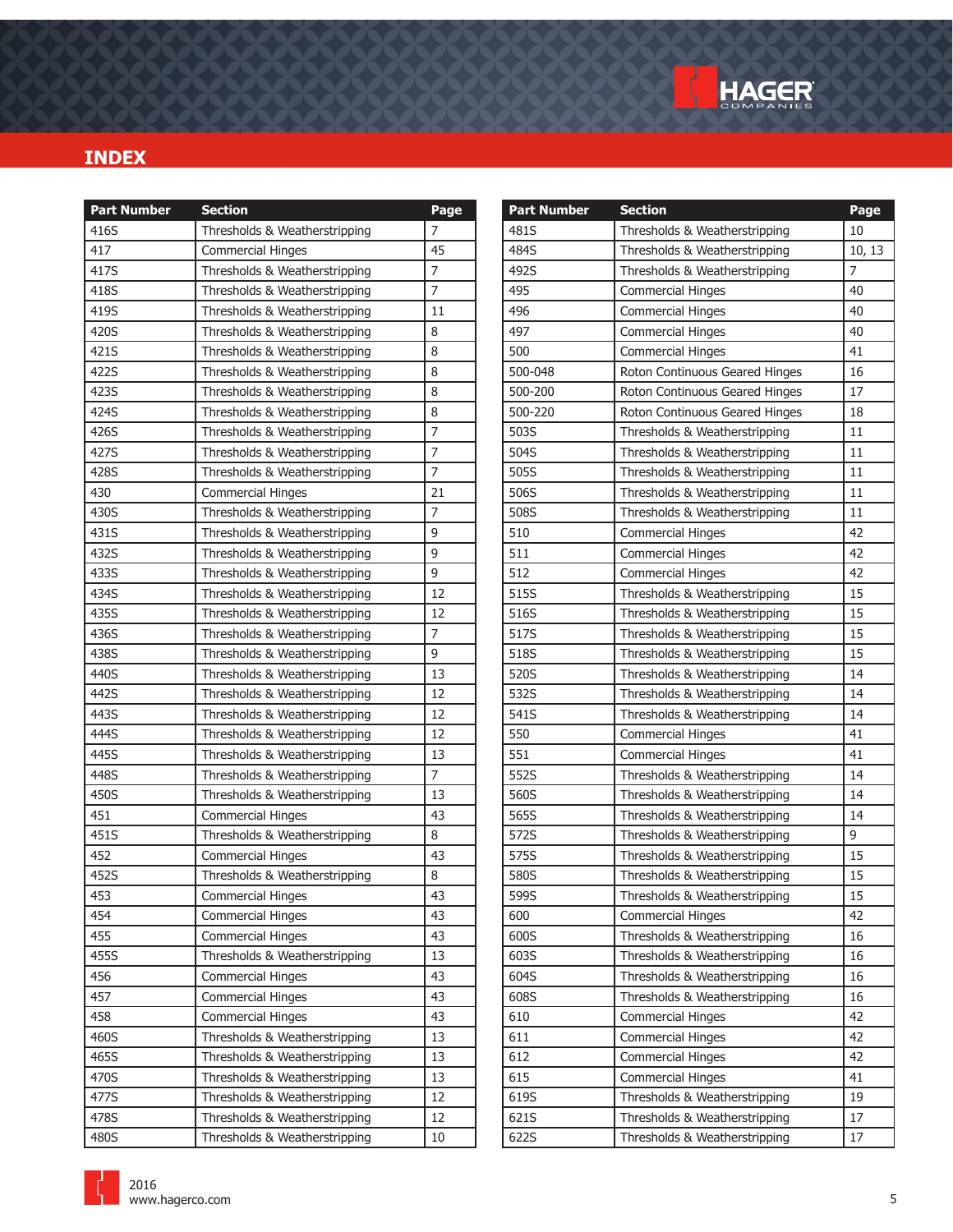| 626S<br>Thresholds & Weatherstripping<br>17<br>627S<br>Thresholds & Weatherstripping<br>17<br>651S<br>Thresholds & Weatherstripping<br>18<br>652S<br>Thresholds & Weatherstripping<br>18<br>653S<br>Thresholds & Weatherstripping<br>18<br>654S<br>Thresholds & Weatherstripping<br>18<br>655S<br>Thresholds & Weatherstripping<br>18<br>676S<br>Thresholds & Weatherstripping<br>19<br>677S<br>Thresholds & Weatherstripping<br>19<br>13<br>700<br><b>Commercial Hinges</b><br>701S<br>Thresholds & Weatherstripping<br>16<br>717S<br>20<br>Thresholds & Weatherstripping<br>718S<br>20<br>Thresholds & Weatherstripping<br>719<br>Thresholds & Weatherstripping<br>21<br>720<br>Thresholds & Weatherstripping<br>21<br>721<br>Thresholds & Weatherstripping<br>22<br>21<br>722<br>Thresholds & Weatherstripping<br>724<br>Thresholds & Weatherstripping<br>21<br>725<br>Thresholds & Weatherstripping<br>22<br>726<br>Thresholds & Weatherstripping<br>22<br>727<br>Thresholds & Weatherstripping<br>22<br>Thresholds & Weatherstripping<br>728<br>22<br>729<br>21<br>Thresholds & Weatherstripping<br>730S<br>25<br>Thresholds & Weatherstripping<br>734<br>Thresholds & Weatherstripping<br>21<br>736<br>22<br>Thresholds & Weatherstripping<br>737<br>Thresholds & Weatherstripping<br>22<br>738<br>Thresholds & Weatherstripping<br>22<br>25<br>740S<br>Thresholds & Weatherstripping<br>742S<br>Thresholds & Weatherstripping<br>25<br>743S<br>25<br>Thresholds & Weatherstripping<br>747S<br>25<br>Thresholds & Weatherstripping<br>750S<br>26<br>Thresholds & Weatherstripping<br>750-134<br>19<br>Roton Continuous Geared Hinges<br>750-138<br>Roton Continuous Geared Hinges<br>20<br>751S<br>Thresholds & Weatherstripping<br>23<br>752S<br>Thresholds & Weatherstripping<br>26<br>753S<br>26<br>Thresholds & Weatherstripping<br>754S<br>Thresholds & Weatherstripping<br>26<br>756S<br>Thresholds & Weatherstripping<br>26, 35<br>759S<br>Thresholds & Weatherstripping<br>27<br>770S<br>Thresholds & Weatherstripping<br>20, 27<br>771S<br>35<br>Thresholds & Weatherstripping<br>772S<br>23, 35<br>Thresholds & Weatherstripping<br>774S<br>Thresholds & Weatherstripping<br>23, 35<br>776S<br>23, 36<br>Thresholds & Weatherstripping | <b>Part Number</b> | <b>Section</b> | Page |
|--------------------------------------------------------------------------------------------------------------------------------------------------------------------------------------------------------------------------------------------------------------------------------------------------------------------------------------------------------------------------------------------------------------------------------------------------------------------------------------------------------------------------------------------------------------------------------------------------------------------------------------------------------------------------------------------------------------------------------------------------------------------------------------------------------------------------------------------------------------------------------------------------------------------------------------------------------------------------------------------------------------------------------------------------------------------------------------------------------------------------------------------------------------------------------------------------------------------------------------------------------------------------------------------------------------------------------------------------------------------------------------------------------------------------------------------------------------------------------------------------------------------------------------------------------------------------------------------------------------------------------------------------------------------------------------------------------------------------------------------------------------------------------------------------------------------------------------------------------------------------------------------------------------------------------------------------------------------------------------------------------------------------------------------------------------------------------------------------------------------------------------------------------------------------------------------------------------------------------------------------------|--------------------|----------------|------|
|                                                                                                                                                                                                                                                                                                                                                                                                                                                                                                                                                                                                                                                                                                                                                                                                                                                                                                                                                                                                                                                                                                                                                                                                                                                                                                                                                                                                                                                                                                                                                                                                                                                                                                                                                                                                                                                                                                                                                                                                                                                                                                                                                                                                                                                        |                    |                |      |
|                                                                                                                                                                                                                                                                                                                                                                                                                                                                                                                                                                                                                                                                                                                                                                                                                                                                                                                                                                                                                                                                                                                                                                                                                                                                                                                                                                                                                                                                                                                                                                                                                                                                                                                                                                                                                                                                                                                                                                                                                                                                                                                                                                                                                                                        |                    |                |      |
|                                                                                                                                                                                                                                                                                                                                                                                                                                                                                                                                                                                                                                                                                                                                                                                                                                                                                                                                                                                                                                                                                                                                                                                                                                                                                                                                                                                                                                                                                                                                                                                                                                                                                                                                                                                                                                                                                                                                                                                                                                                                                                                                                                                                                                                        |                    |                |      |
|                                                                                                                                                                                                                                                                                                                                                                                                                                                                                                                                                                                                                                                                                                                                                                                                                                                                                                                                                                                                                                                                                                                                                                                                                                                                                                                                                                                                                                                                                                                                                                                                                                                                                                                                                                                                                                                                                                                                                                                                                                                                                                                                                                                                                                                        |                    |                |      |
|                                                                                                                                                                                                                                                                                                                                                                                                                                                                                                                                                                                                                                                                                                                                                                                                                                                                                                                                                                                                                                                                                                                                                                                                                                                                                                                                                                                                                                                                                                                                                                                                                                                                                                                                                                                                                                                                                                                                                                                                                                                                                                                                                                                                                                                        |                    |                |      |
|                                                                                                                                                                                                                                                                                                                                                                                                                                                                                                                                                                                                                                                                                                                                                                                                                                                                                                                                                                                                                                                                                                                                                                                                                                                                                                                                                                                                                                                                                                                                                                                                                                                                                                                                                                                                                                                                                                                                                                                                                                                                                                                                                                                                                                                        |                    |                |      |
|                                                                                                                                                                                                                                                                                                                                                                                                                                                                                                                                                                                                                                                                                                                                                                                                                                                                                                                                                                                                                                                                                                                                                                                                                                                                                                                                                                                                                                                                                                                                                                                                                                                                                                                                                                                                                                                                                                                                                                                                                                                                                                                                                                                                                                                        |                    |                |      |
|                                                                                                                                                                                                                                                                                                                                                                                                                                                                                                                                                                                                                                                                                                                                                                                                                                                                                                                                                                                                                                                                                                                                                                                                                                                                                                                                                                                                                                                                                                                                                                                                                                                                                                                                                                                                                                                                                                                                                                                                                                                                                                                                                                                                                                                        |                    |                |      |
|                                                                                                                                                                                                                                                                                                                                                                                                                                                                                                                                                                                                                                                                                                                                                                                                                                                                                                                                                                                                                                                                                                                                                                                                                                                                                                                                                                                                                                                                                                                                                                                                                                                                                                                                                                                                                                                                                                                                                                                                                                                                                                                                                                                                                                                        |                    |                |      |
|                                                                                                                                                                                                                                                                                                                                                                                                                                                                                                                                                                                                                                                                                                                                                                                                                                                                                                                                                                                                                                                                                                                                                                                                                                                                                                                                                                                                                                                                                                                                                                                                                                                                                                                                                                                                                                                                                                                                                                                                                                                                                                                                                                                                                                                        |                    |                |      |
|                                                                                                                                                                                                                                                                                                                                                                                                                                                                                                                                                                                                                                                                                                                                                                                                                                                                                                                                                                                                                                                                                                                                                                                                                                                                                                                                                                                                                                                                                                                                                                                                                                                                                                                                                                                                                                                                                                                                                                                                                                                                                                                                                                                                                                                        |                    |                |      |
|                                                                                                                                                                                                                                                                                                                                                                                                                                                                                                                                                                                                                                                                                                                                                                                                                                                                                                                                                                                                                                                                                                                                                                                                                                                                                                                                                                                                                                                                                                                                                                                                                                                                                                                                                                                                                                                                                                                                                                                                                                                                                                                                                                                                                                                        |                    |                |      |
|                                                                                                                                                                                                                                                                                                                                                                                                                                                                                                                                                                                                                                                                                                                                                                                                                                                                                                                                                                                                                                                                                                                                                                                                                                                                                                                                                                                                                                                                                                                                                                                                                                                                                                                                                                                                                                                                                                                                                                                                                                                                                                                                                                                                                                                        |                    |                |      |
|                                                                                                                                                                                                                                                                                                                                                                                                                                                                                                                                                                                                                                                                                                                                                                                                                                                                                                                                                                                                                                                                                                                                                                                                                                                                                                                                                                                                                                                                                                                                                                                                                                                                                                                                                                                                                                                                                                                                                                                                                                                                                                                                                                                                                                                        |                    |                |      |
|                                                                                                                                                                                                                                                                                                                                                                                                                                                                                                                                                                                                                                                                                                                                                                                                                                                                                                                                                                                                                                                                                                                                                                                                                                                                                                                                                                                                                                                                                                                                                                                                                                                                                                                                                                                                                                                                                                                                                                                                                                                                                                                                                                                                                                                        |                    |                |      |
|                                                                                                                                                                                                                                                                                                                                                                                                                                                                                                                                                                                                                                                                                                                                                                                                                                                                                                                                                                                                                                                                                                                                                                                                                                                                                                                                                                                                                                                                                                                                                                                                                                                                                                                                                                                                                                                                                                                                                                                                                                                                                                                                                                                                                                                        |                    |                |      |
|                                                                                                                                                                                                                                                                                                                                                                                                                                                                                                                                                                                                                                                                                                                                                                                                                                                                                                                                                                                                                                                                                                                                                                                                                                                                                                                                                                                                                                                                                                                                                                                                                                                                                                                                                                                                                                                                                                                                                                                                                                                                                                                                                                                                                                                        |                    |                |      |
|                                                                                                                                                                                                                                                                                                                                                                                                                                                                                                                                                                                                                                                                                                                                                                                                                                                                                                                                                                                                                                                                                                                                                                                                                                                                                                                                                                                                                                                                                                                                                                                                                                                                                                                                                                                                                                                                                                                                                                                                                                                                                                                                                                                                                                                        |                    |                |      |
|                                                                                                                                                                                                                                                                                                                                                                                                                                                                                                                                                                                                                                                                                                                                                                                                                                                                                                                                                                                                                                                                                                                                                                                                                                                                                                                                                                                                                                                                                                                                                                                                                                                                                                                                                                                                                                                                                                                                                                                                                                                                                                                                                                                                                                                        |                    |                |      |
|                                                                                                                                                                                                                                                                                                                                                                                                                                                                                                                                                                                                                                                                                                                                                                                                                                                                                                                                                                                                                                                                                                                                                                                                                                                                                                                                                                                                                                                                                                                                                                                                                                                                                                                                                                                                                                                                                                                                                                                                                                                                                                                                                                                                                                                        |                    |                |      |
|                                                                                                                                                                                                                                                                                                                                                                                                                                                                                                                                                                                                                                                                                                                                                                                                                                                                                                                                                                                                                                                                                                                                                                                                                                                                                                                                                                                                                                                                                                                                                                                                                                                                                                                                                                                                                                                                                                                                                                                                                                                                                                                                                                                                                                                        |                    |                |      |
|                                                                                                                                                                                                                                                                                                                                                                                                                                                                                                                                                                                                                                                                                                                                                                                                                                                                                                                                                                                                                                                                                                                                                                                                                                                                                                                                                                                                                                                                                                                                                                                                                                                                                                                                                                                                                                                                                                                                                                                                                                                                                                                                                                                                                                                        |                    |                |      |
|                                                                                                                                                                                                                                                                                                                                                                                                                                                                                                                                                                                                                                                                                                                                                                                                                                                                                                                                                                                                                                                                                                                                                                                                                                                                                                                                                                                                                                                                                                                                                                                                                                                                                                                                                                                                                                                                                                                                                                                                                                                                                                                                                                                                                                                        |                    |                |      |
|                                                                                                                                                                                                                                                                                                                                                                                                                                                                                                                                                                                                                                                                                                                                                                                                                                                                                                                                                                                                                                                                                                                                                                                                                                                                                                                                                                                                                                                                                                                                                                                                                                                                                                                                                                                                                                                                                                                                                                                                                                                                                                                                                                                                                                                        |                    |                |      |
|                                                                                                                                                                                                                                                                                                                                                                                                                                                                                                                                                                                                                                                                                                                                                                                                                                                                                                                                                                                                                                                                                                                                                                                                                                                                                                                                                                                                                                                                                                                                                                                                                                                                                                                                                                                                                                                                                                                                                                                                                                                                                                                                                                                                                                                        |                    |                |      |
|                                                                                                                                                                                                                                                                                                                                                                                                                                                                                                                                                                                                                                                                                                                                                                                                                                                                                                                                                                                                                                                                                                                                                                                                                                                                                                                                                                                                                                                                                                                                                                                                                                                                                                                                                                                                                                                                                                                                                                                                                                                                                                                                                                                                                                                        |                    |                |      |
|                                                                                                                                                                                                                                                                                                                                                                                                                                                                                                                                                                                                                                                                                                                                                                                                                                                                                                                                                                                                                                                                                                                                                                                                                                                                                                                                                                                                                                                                                                                                                                                                                                                                                                                                                                                                                                                                                                                                                                                                                                                                                                                                                                                                                                                        |                    |                |      |
|                                                                                                                                                                                                                                                                                                                                                                                                                                                                                                                                                                                                                                                                                                                                                                                                                                                                                                                                                                                                                                                                                                                                                                                                                                                                                                                                                                                                                                                                                                                                                                                                                                                                                                                                                                                                                                                                                                                                                                                                                                                                                                                                                                                                                                                        |                    |                |      |
|                                                                                                                                                                                                                                                                                                                                                                                                                                                                                                                                                                                                                                                                                                                                                                                                                                                                                                                                                                                                                                                                                                                                                                                                                                                                                                                                                                                                                                                                                                                                                                                                                                                                                                                                                                                                                                                                                                                                                                                                                                                                                                                                                                                                                                                        |                    |                |      |
|                                                                                                                                                                                                                                                                                                                                                                                                                                                                                                                                                                                                                                                                                                                                                                                                                                                                                                                                                                                                                                                                                                                                                                                                                                                                                                                                                                                                                                                                                                                                                                                                                                                                                                                                                                                                                                                                                                                                                                                                                                                                                                                                                                                                                                                        |                    |                |      |
|                                                                                                                                                                                                                                                                                                                                                                                                                                                                                                                                                                                                                                                                                                                                                                                                                                                                                                                                                                                                                                                                                                                                                                                                                                                                                                                                                                                                                                                                                                                                                                                                                                                                                                                                                                                                                                                                                                                                                                                                                                                                                                                                                                                                                                                        |                    |                |      |
|                                                                                                                                                                                                                                                                                                                                                                                                                                                                                                                                                                                                                                                                                                                                                                                                                                                                                                                                                                                                                                                                                                                                                                                                                                                                                                                                                                                                                                                                                                                                                                                                                                                                                                                                                                                                                                                                                                                                                                                                                                                                                                                                                                                                                                                        |                    |                |      |
|                                                                                                                                                                                                                                                                                                                                                                                                                                                                                                                                                                                                                                                                                                                                                                                                                                                                                                                                                                                                                                                                                                                                                                                                                                                                                                                                                                                                                                                                                                                                                                                                                                                                                                                                                                                                                                                                                                                                                                                                                                                                                                                                                                                                                                                        |                    |                |      |
|                                                                                                                                                                                                                                                                                                                                                                                                                                                                                                                                                                                                                                                                                                                                                                                                                                                                                                                                                                                                                                                                                                                                                                                                                                                                                                                                                                                                                                                                                                                                                                                                                                                                                                                                                                                                                                                                                                                                                                                                                                                                                                                                                                                                                                                        |                    |                |      |
|                                                                                                                                                                                                                                                                                                                                                                                                                                                                                                                                                                                                                                                                                                                                                                                                                                                                                                                                                                                                                                                                                                                                                                                                                                                                                                                                                                                                                                                                                                                                                                                                                                                                                                                                                                                                                                                                                                                                                                                                                                                                                                                                                                                                                                                        |                    |                |      |
|                                                                                                                                                                                                                                                                                                                                                                                                                                                                                                                                                                                                                                                                                                                                                                                                                                                                                                                                                                                                                                                                                                                                                                                                                                                                                                                                                                                                                                                                                                                                                                                                                                                                                                                                                                                                                                                                                                                                                                                                                                                                                                                                                                                                                                                        |                    |                |      |
|                                                                                                                                                                                                                                                                                                                                                                                                                                                                                                                                                                                                                                                                                                                                                                                                                                                                                                                                                                                                                                                                                                                                                                                                                                                                                                                                                                                                                                                                                                                                                                                                                                                                                                                                                                                                                                                                                                                                                                                                                                                                                                                                                                                                                                                        |                    |                |      |
|                                                                                                                                                                                                                                                                                                                                                                                                                                                                                                                                                                                                                                                                                                                                                                                                                                                                                                                                                                                                                                                                                                                                                                                                                                                                                                                                                                                                                                                                                                                                                                                                                                                                                                                                                                                                                                                                                                                                                                                                                                                                                                                                                                                                                                                        |                    |                |      |
|                                                                                                                                                                                                                                                                                                                                                                                                                                                                                                                                                                                                                                                                                                                                                                                                                                                                                                                                                                                                                                                                                                                                                                                                                                                                                                                                                                                                                                                                                                                                                                                                                                                                                                                                                                                                                                                                                                                                                                                                                                                                                                                                                                                                                                                        |                    |                |      |
|                                                                                                                                                                                                                                                                                                                                                                                                                                                                                                                                                                                                                                                                                                                                                                                                                                                                                                                                                                                                                                                                                                                                                                                                                                                                                                                                                                                                                                                                                                                                                                                                                                                                                                                                                                                                                                                                                                                                                                                                                                                                                                                                                                                                                                                        |                    |                |      |
|                                                                                                                                                                                                                                                                                                                                                                                                                                                                                                                                                                                                                                                                                                                                                                                                                                                                                                                                                                                                                                                                                                                                                                                                                                                                                                                                                                                                                                                                                                                                                                                                                                                                                                                                                                                                                                                                                                                                                                                                                                                                                                                                                                                                                                                        |                    |                |      |
|                                                                                                                                                                                                                                                                                                                                                                                                                                                                                                                                                                                                                                                                                                                                                                                                                                                                                                                                                                                                                                                                                                                                                                                                                                                                                                                                                                                                                                                                                                                                                                                                                                                                                                                                                                                                                                                                                                                                                                                                                                                                                                                                                                                                                                                        |                    |                |      |
|                                                                                                                                                                                                                                                                                                                                                                                                                                                                                                                                                                                                                                                                                                                                                                                                                                                                                                                                                                                                                                                                                                                                                                                                                                                                                                                                                                                                                                                                                                                                                                                                                                                                                                                                                                                                                                                                                                                                                                                                                                                                                                                                                                                                                                                        |                    |                |      |
|                                                                                                                                                                                                                                                                                                                                                                                                                                                                                                                                                                                                                                                                                                                                                                                                                                                                                                                                                                                                                                                                                                                                                                                                                                                                                                                                                                                                                                                                                                                                                                                                                                                                                                                                                                                                                                                                                                                                                                                                                                                                                                                                                                                                                                                        |                    |                |      |
|                                                                                                                                                                                                                                                                                                                                                                                                                                                                                                                                                                                                                                                                                                                                                                                                                                                                                                                                                                                                                                                                                                                                                                                                                                                                                                                                                                                                                                                                                                                                                                                                                                                                                                                                                                                                                                                                                                                                                                                                                                                                                                                                                                                                                                                        |                    |                |      |
|                                                                                                                                                                                                                                                                                                                                                                                                                                                                                                                                                                                                                                                                                                                                                                                                                                                                                                                                                                                                                                                                                                                                                                                                                                                                                                                                                                                                                                                                                                                                                                                                                                                                                                                                                                                                                                                                                                                                                                                                                                                                                                                                                                                                                                                        |                    |                |      |

| <b>Part Number</b> | <b>Section</b>                    | Page |
|--------------------|-----------------------------------|------|
| 777S               | Thresholds & Weatherstripping     | 23   |
| 778S               | Thresholds & Weatherstripping     | 23   |
| 779S               | Thresholds & Weatherstripping     | 24   |
| 780S               | Thresholds & Weatherstripping     | 24   |
| 780-041HD          | Roton Continuous Geared Hinges    | 21   |
| 780-041LL          | Roton Continuous Geared Hinges    | 21   |
| 780-045HD          | Roton Continuous Geared Hinges    | 36   |
| 780-046HD          | Roton Continuous Geared Hinges    | 37   |
| 780-053            | Roton Continuous Geared Hinges    | 38   |
| 780-053HD          | Roton Continuous Geared Hinges    | 38   |
| 780-054HD          | Roton Continuous Geared Hinges    | 39   |
| 780-057HD          | Roton Continuous Geared Hinges    | 32   |
| 780-110HD          | Roton Continuous Geared Hinges    | 22   |
| 780-111            | Roton Continuous Geared Hinges    | 23   |
| 780-111HD          | Roton Continuous Geared Hinges    | 23   |
| 780-111LL          | Roton Continuous Geared Hinges    | 23   |
| 780-112            | Roton Continuous Geared Hinges    | 24   |
| 780-112HD          | Roton Continuous Geared Hinges    | 24   |
| 780-112LL          | Roton Continuous Geared Hinges    | 24   |
| 780-113HD          | Roton Continuous Geared Hinges    | 25   |
| 780-114HD          | Roton Continuous Geared Hinges    | 26   |
| 780-124HD          | Roton Continuous Geared Hinges    | 27   |
| 780-124LL          | Roton Continuous Geared Hinges    | 27   |
| 780-155HD          | Roton Continuous Geared Hinges    | 40   |
| 780-157            | Roton Continuous Geared Hinges    | 33   |
| 780-157HD          | Roton Continuous Geared Hinges    | 33   |
| 780-208HD          | Roton Continuous Geared Hinges    | 28   |
| 780-210            | Roton Continuous Geared Hinges    | 34   |
| 780-210HD          | Roton Continuous Geared Hinges    | 34   |
| 780-211HD          | Roton Continuous Geared Hinges    | 41   |
| 780-213HD          | Roton Continuous Geared Hinges    | 42   |
| 780-224            | Roton Continuous Geared Hinges    | 29   |
| 780-224HD          | Roton Continuous Geared Hinges    | 29   |
| 780-224LL          | Roton Continuous Geared Hinges    | 29   |
| 780-226HD          | Roton Continuous Geared Hinges    | 30   |
| 780-226LL          | Roton Continuous Geared Hinges    | 30   |
| 780-235HD          | Roton Continuous Geared Hinges    | 31   |
| 780-257HD          | Roton Continuous Geared Hinges    | 35   |
| 780-259HD          | Roton Continuous Geared Hinges    | 43   |
| 780-300HD          | Roton Continuous Geared Hinges    | 44   |
| 782S               | Thresholds & Weatherstripping     | 24   |
| 783S               | Thresholds & Weatherstripping     | 24   |
| 785S               | Thresholds & Weatherstripping     | 29   |
| 787S               | Thresholds & Weatherstripping     | 24   |
| 789S               | Thresholds & Weatherstripping     | 24   |
| 790-900            | Stainless Steel Continuous Hinges | 10   |

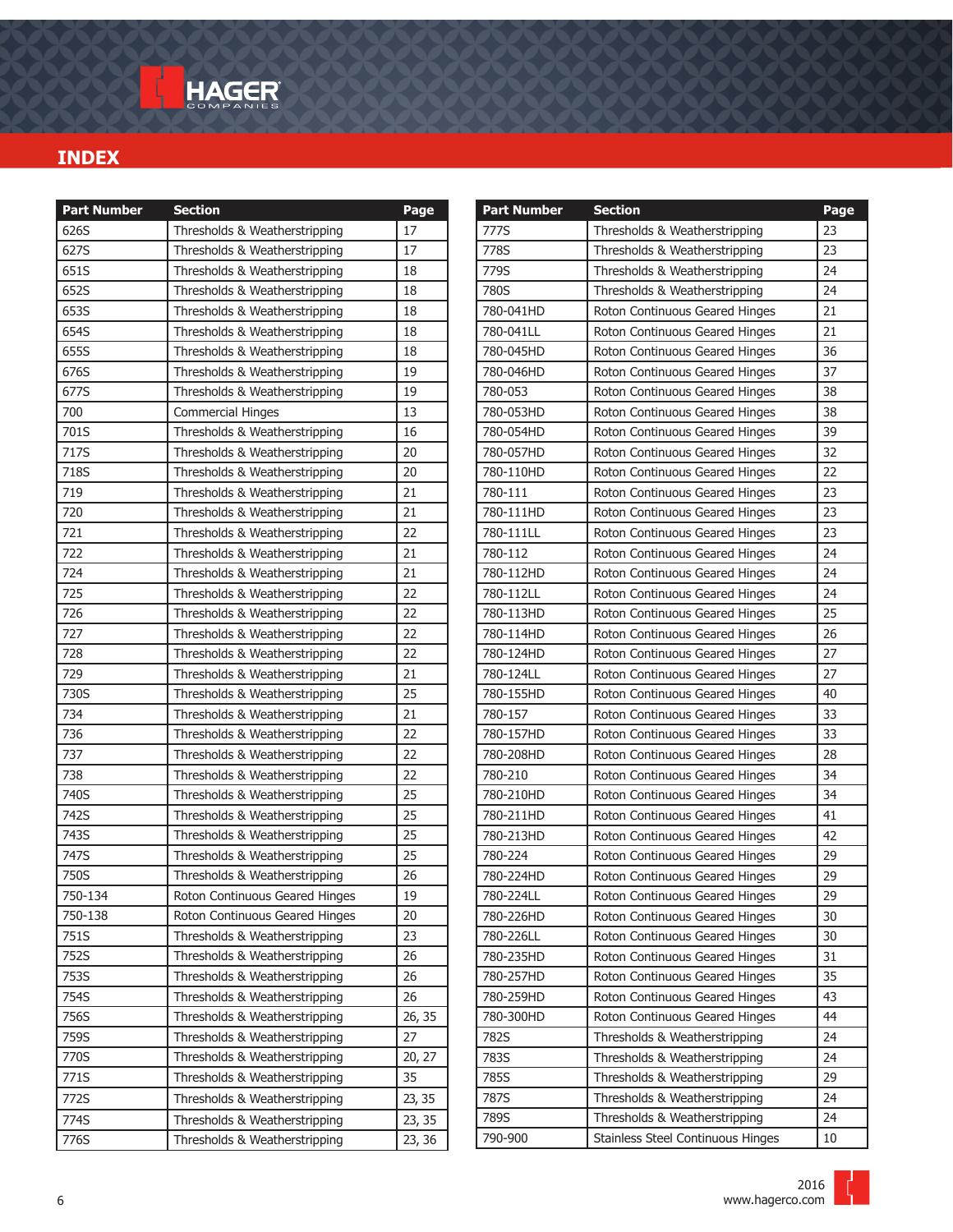

| <b>Part Number</b> | <b>Section</b>                    | Page    | <b>Part Number</b> | <b>Section</b>                | Page    |
|--------------------|-----------------------------------|---------|--------------------|-------------------------------|---------|
| 790-903            | Stainless Steel Continuous Hinges | 15      | 881S               | Thresholds & Weatherstripping | 32      |
| 790-904            | Stainless Steel Continuous Hinges | 16      | 882S               | Thresholds & Weatherstripping | 28, 33, |
| 790-905            | Stainless Steel Continuous Hinges | 11      |                    |                               | 38      |
| 790-906            | Stainless Steel Continuous Hinges | 17      | 883S               | Thresholds & Weatherstripping | 33      |
| 790-909            | Stainless Steel Continuous Hinges | 18      | 884S               | Thresholds & Weatherstripping | 28      |
| 790-911            | Stainless Steel Continuous Hinges | 12      | 885S               | Thresholds & Weatherstripping | 33      |
| 790-915            | Stainless Steel Continuous Hinges | 13      | 890S               | Thresholds & Weatherstripping | 33      |
| 790-926            | Stainless Steel Continuous Hinges | 14      | 891S               | Thresholds & Weatherstripping | 34      |
| 800                | <b>Commercial Hinges</b>          | 13      | 892S               | Thresholds & Weatherstripping | 34      |
| 800S               | Thresholds & Weatherstripping     | 29      | 893S               | Thresholds & Weatherstripping | 34      |
| 801S               | Thresholds & Weatherstripping     | 27      | 896S               | Thresholds & Weatherstripping | 34      |
| 802S               | Thresholds & Weatherstripping     | 27, 29, | 901P               | Trim & Auxiliary              | 69      |
|                    |                                   | 36      | 902P               | Trim & Auxiliary              | 69      |
| 803S               | Thresholds & Weatherstripping     | 29      | 903P               | Trim & Auxiliary              | 69      |
| 806S               | Thresholds & Weatherstripping     | 27      | 910B               | Trim & Auxiliary              | 13      |
| 808S               | Thresholds & Weatherstripping     | 29      | 910P               | Trim & Auxiliary              | 13      |
| 810S               | Thresholds & Weatherstripping     | 20      | 915B               | Trim & Auxiliary              | 13      |
| 822S               | Thresholds & Weatherstripping     | 38      | 915P               | Trim & Auxiliary              | 13      |
| 835S               | Thresholds & Weatherstripping     | 36      | 920                | <b>Commercial Hinges</b>      | 13      |
| 836S               | Thresholds & Weatherstripping     | 36      | 920B               | Trim & Auxiliary              | 14      |
| 837S               | Thresholds & Weatherstripping     | 36      | 920P               | Trim & Auxiliary              | 14      |
| 838S               | Thresholds & Weatherstripping     | 36      | 921B               | Trim & Auxiliary              | 14      |
| 839S               | Thresholds & Weatherstripping     | 37      | 921P               | Trim & Auxiliary              | 14      |
| 845S               | Thresholds & Weatherstripping     | 37      | 922B               | Trim & Auxiliary              | 14      |
| 846S               | Thresholds & Weatherstripping     | 37      | 922P               | Trim & Auxiliary              | 14      |
| 847S               | Thresholds & Weatherstripping     | 37      | 923B               | Trim & Auxiliary              | 14      |
| 848S               | Thresholds & Weatherstripping     | 37      | 923P               | Trim & Auxiliary              | 14      |
| 849S               | Thresholds & Weatherstripping     | 37      | 924B               | Trim & Auxiliary              | 15      |
| 859S               | Thresholds & Weatherstripping     | 30      | 924P               | Trim & Auxiliary              | 15      |
| 860S               | Thresholds & Weatherstripping     | 30      | 925B               | Trim & Auxiliary              | 15      |
| 861S               | Thresholds & Weatherstripping     | 30      | 925P               | Trim & Auxiliary              | 15      |
| 862S               | Thresholds & Weatherstripping     | 30      | 926B               | Trim & Auxiliary              | 15      |
| 863S               | Thresholds & Weatherstripping     | 30      | 926P               | Trim & Auxiliary              | 15      |
| 864S               | Thresholds & Weatherstripping     | 31      | 930B               | Trim & Auxiliary              | 15      |
| 865S               | Thresholds & Weatherstripping     | 31      | 930P               | Trim & Auxiliary              | 15      |
| 866S               | Thresholds & Weatherstripping     | 31      | 932B               | Trim & Auxiliary              | 16      |
| 870S               | Thresholds & Weatherstripping     | 31      | 932P               | Trim & Auxiliary              | 16      |
| 871S               | Thresholds & Weatherstripping     | 31      | 933B               | Trim & Auxiliary              | 16      |
| 872S               | Thresholds & Weatherstripping     | 27, 37  | 933P               | Trim & Auxiliary              | 16      |
| 873S               | Thresholds & Weatherstripping     | 31      | 934B               | Trim & Auxiliary              | 16      |
| 874S               | Thresholds & Weatherstripping     | 32, 38  | 934P               | Trim & Auxiliary              | 16      |
| 875S               | Thresholds & Weatherstripping     | 32      | 936P               | Trim & Auxiliary              | 69      |
| 877S               | Thresholds & Weatherstripping     | 32      | 937P               | Trim & Auxiliary              | 69      |
|                    |                                   |         | 940P               | Trim & Auxiliary              | 69      |
| 878S               | Thresholds & Weatherstripping     | 32      | 941P               | Trim & Auxiliary              | 69      |
| 880S               | Thresholds & Weatherstripping     | 32      | 945P               | Trim & Auxiliary              | 70      |
|                    |                                   |         |                    |                               |         |

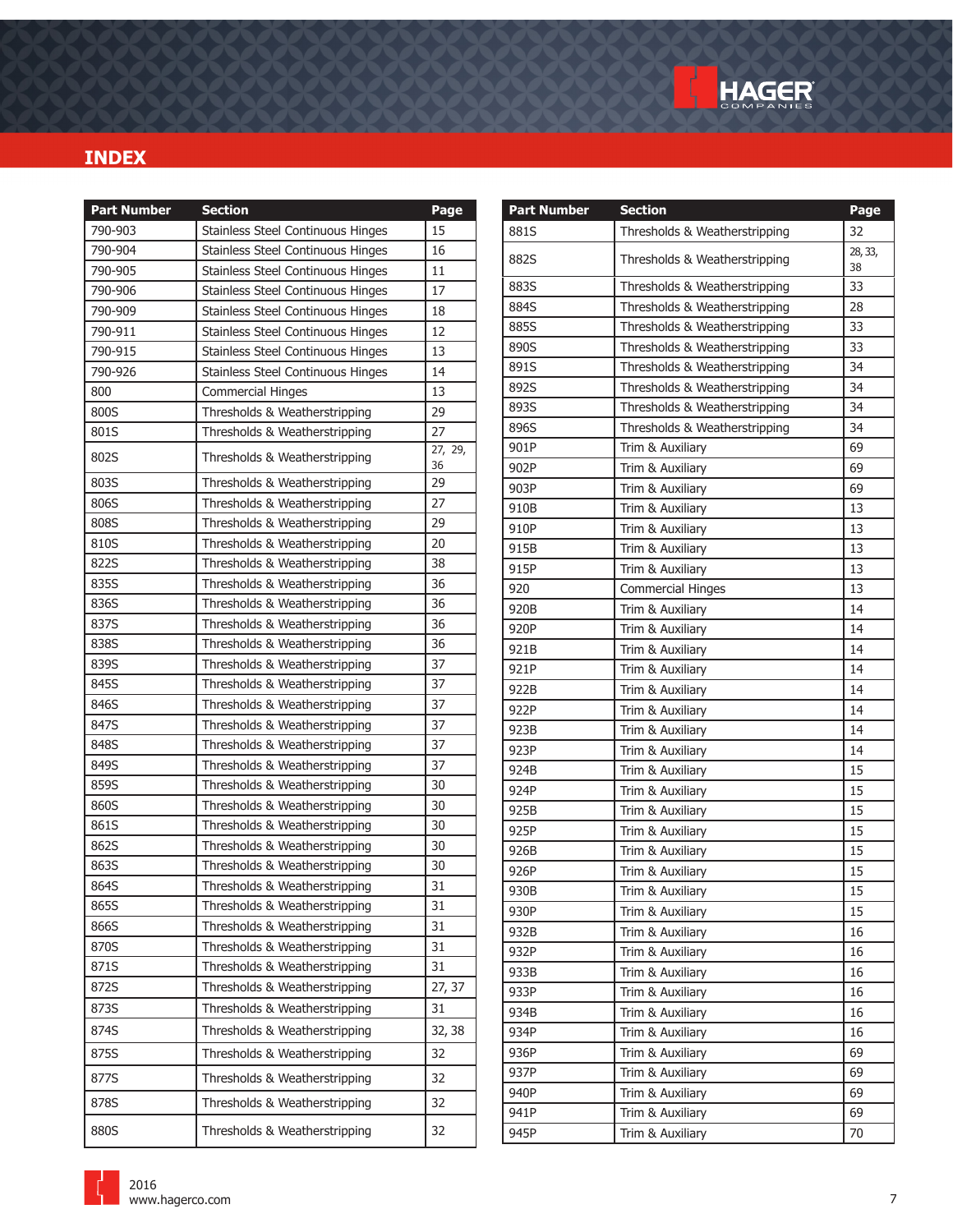| <b>Part Number</b> | <b>Section</b>           | Page |
|--------------------|--------------------------|------|
| 946P               | Trim & Auxiliary         | 70   |
| 951P               | Trim & Auxiliary         | 70   |
| 952P               | Trim & Auxiliary         | 70   |
| 956P               | Trim & Auxiliary         | 70   |
| 957P               | Trim & Auxiliary         | 70   |
| 960B               | Trim & Auxiliary         | 16   |
| 960P               | Trim & Auxiliary         | 16   |
| 961B               | Trim & Auxiliary         | 17   |
| 961P               | Trim & Auxiliary         | 17   |
| 962P               | Trim & Auxiliary         | 17   |
| 963P               | Trim & Auxiliary         | 17   |
| 967P               | Trim & Auxiliary         | 17   |
| 970P               | Trim & Auxiliary         | 18   |
| 974B               | Trim & Auxiliary         | 18   |
| 974P               | Trim & Auxiliary         | 18   |
| 975B               | Trim & Auxiliary         | 18   |
| 975P               | Trim & Auxiliary         | 18   |
| 976B               | Trim & Auxiliary         | 19   |
| 976P               | Trim & Auxiliary         | 19   |
| 980B               | Trim & Auxiliary         | 19   |
| 980P               | Trim & Auxiliary         | 19   |
| 981B               | Trim & Auxiliary         | 19   |
| 981P               | Trim & Auxiliary         | 19   |
| 982B               | Trim & Auxiliary         | 19   |
| 982P               | Trim & Auxiliary         | 19   |
| 983B               | Trim & Auxiliary         | 20   |
| 983P               | Trim & Auxiliary         | 20   |
| 984B               | Trim & Auxiliary         | 20   |
| 984P               | Trim & Auxiliary         | 20   |
| 985B               | Trim & Auxiliary         | 20   |
| 985P               | Trim & Auxiliary         | 20   |
| 986B               | Trim & Auxiliary         | 20   |
| 986P               | Trim & Auxiliary         | 20   |
| 987B               | Trim & Auxiliary         | 21   |
| 987P               | Trim & Auxiliary         | 21   |
| 988B               | Trim & Auxiliary         | 21   |
| 988P               | Trim & Auxiliary         | 21   |
| 990                | <b>Commercial Hinges</b> | 44   |
| 990B               | Trim & Auxiliary         | 21   |
| 990P               | Trim & Auxiliary         | 21   |
| 992                | <b>Commercial Hinges</b> | 44   |
| 1129               | <b>Commercial Hinges</b> | 27   |
| 1150               | Commercial Hinges        | 22   |
| 1151               | <b>Commercial Hinges</b> | 22   |
| 1152               | <b>Commercial Hinges</b> | 22   |
| 1173               | <b>Commercial Hinges</b> | 32   |

| <b>Part Number</b> | <b>Section</b>                 | Page |
|--------------------|--------------------------------|------|
| 1191               | <b>Commercial Hinges</b>       | 15   |
| 1200-600XHD        | Roton Continuous Geared Hinges | 45   |
| 1200-650XHD        | Roton Continuous Geared Hinges | 46   |
| 1250               | <b>Commercial Hinges</b>       | 22   |
| 1251               | <b>Commercial Hinges</b>       | 22   |
| 1252               | <b>Commercial Hinges</b>       | 22   |
| 1253               | <b>Commercial Hinges</b>       | 33   |
| 1255               | <b>Commercial Hinges</b>       | 22   |
| 1256               | <b>Commercial Hinges</b>       | 22   |
| 1257               | <b>Commercial Hinges</b>       | 23   |
| 1258               | <b>Commercial Hinges</b>       | 23   |
| 1259               | <b>Commercial Hinges</b>       | 23   |
| 1260   1261        | <b>Commercial Hinges</b>       | 36   |
| 1267               | <b>Commercial Hinges</b>       | 23   |
| 1277               | <b>Commercial Hinges</b>       | 34   |
| 1278               | <b>Commercial Hinges</b>       | 34   |
| 1279               | <b>Commercial Hinges</b>       | 15   |
| 1303               | <b>Commercial Hinges</b>       | 30   |
| 1412               | Trim & Auxiliary               | 86   |
| 1413               | Trim & Auxiliary               | 87   |
| 1414               | Trim & Auxiliary               | 87   |
| 1415               | Trim & Auxiliary               | 87   |
| 1416               | Trim & Auxiliary               | 87   |
| 1418               | Trim & Auxiliary               | 88   |
| 1419               | Trim & Auxiliary               | 88   |
| 1439               | Trim & Auxiliary               | 88   |
| 1442               | Trim & Auxiliary               | 68   |
| 1443               | Trim & Auxiliary               | 68   |
| 1445               | Trim & Auxiliary               | 88   |
| 1446               | Trim & Auxiliary               | 89   |
| 1447               | Trim & Auxiliary               | 89   |
| 1448               | Trim & Auxiliary               | 89   |
| 1449               | Trim & Auxiliary               | 89   |
| 1541               | Residential                    | 3    |
| 1543               | Residential                    | 3    |
| 1577               | Commercial Hinges              | 34   |
| 1578               | <b>Commercial Hinges</b>       | 34   |
| 1700               | Residential                    | 8    |
| 1710               | Residential                    | 8    |
| 1710               | Trim & Auxiliary               | 88   |
| 1712               | <b>Commercial Hinges</b>       | 46   |
| 1713               | <b>Commercial Hinges</b>       | 46   |
| 1716               | <b>Commercial Hinges</b>       | 46   |
| 1717               | <b>Commercial Hinges</b>       | 46   |
| 1720               | Residential                    | 8    |
| 1722               | <b>Commercial Hinges</b>       | 46   |

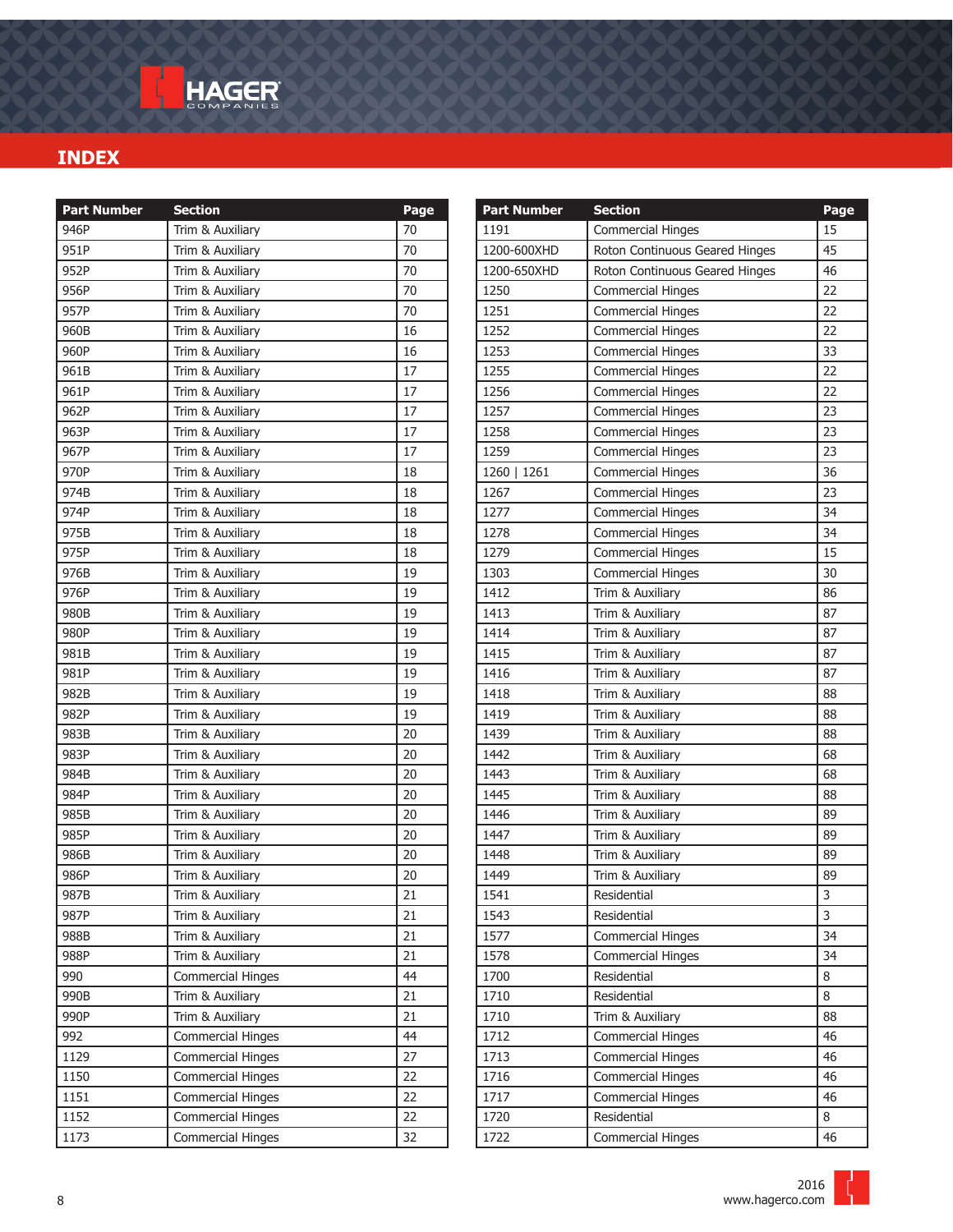

| <b>Part Number</b> | <b>Section</b>               | Page           | <b>Part Number</b> | <b>Section</b>               | Page               |
|--------------------|------------------------------|----------------|--------------------|------------------------------|--------------------|
| 1723               | <b>Commercial Hinges</b>     | 46             | 2904               | <b>Electrified Solutions</b> | 46                 |
| 1728               | <b>Commercial Hinges</b>     | 46             | 2904               | <b>Exit Devices</b>          | 20, 39             |
| 1729               | <b>Commercial Hinges</b>     | 46             | 2908               | <b>Electrified Solutions</b> | 43                 |
| 1734               | Residential                  | 7              | 2908               | <b>Exit Devices</b>          | 20, 39             |
| 1741               | Residential                  | $\overline{4}$ | 2908               | Locks                        | 31,68              |
| 1741               | Sliding Door Hardware        | 27, 59         | 2909               | <b>Electrified Solutions</b> | 42                 |
| 1744               | Residential                  | 7              | 2909               | <b>Exit Devices</b>          | 20, 39             |
| 1750               | Residential                  | $\overline{7}$ | 2909               | Locks                        | 31,68              |
| 1754               | Residential                  | $\overline{7}$ | 2915               | <b>Electrified Solutions</b> | 25                 |
| 1755               | Trim & Auxiliary             | 83             | 2916               | <b>Electrified Solutions</b> | 26                 |
| 1756               | Trim & Auxiliary             | 84             | 2916P              | <b>Electrified Solutions</b> | 26                 |
| 1758               | Trim & Auxiliary             | 84             | 2925               | <b>Electrified Solutions</b> | 6                  |
| 1759               | Trim & Auxiliary             | 84             | 2928               | <b>Electrified Solutions</b> | $\overline{7}$     |
| 1760               | Residential                  | $\overline{7}$ | 2930               | <b>Electrified Solutions</b> | 8                  |
| 1764               | Residential                  | $\overline{7}$ | 2941               | <b>Electrified Solutions</b> | 13                 |
| 1765               | Trim & Auxiliary             | 84             | 2942               | <b>Electrified Solutions</b> | 14                 |
| 1766               | Trim & Auxiliary             | 84             | 2951               | <b>Electrified Solutions</b> | 16                 |
| 1795               | Trim & Auxiliary             | 90             | 2952               | <b>Electrified Solutions</b> | 16                 |
| 1797               | Trim & Auxiliary             | 90             | 2953               | <b>Electrified Solutions</b> | 16                 |
| 1798               | Trim & Auxiliary             | 91             | 2954               | <b>Electrified Solutions</b> | 16                 |
| 1799               | Trim & Auxiliary             | 91             | 2958               | <b>Electrified Solutions</b> | 11                 |
| 1801               | Trim & Auxiliary             | 91             | 2958T              | <b>Electrified Solutions</b> | 11                 |
| 1816               | Residential                  | 5              | 2961               | <b>Electrified Solutions</b> | 20                 |
| 1817               | Residential                  | 5              | 2965               | <b>Electrified Solutions</b> | 21                 |
| 1818               | Residential                  | 5              | 2972-M             | <b>Electrified Solutions</b> | 30                 |
| 1819               | Residential                  | 5              | 2972-T             | <b>Electrified Solutions</b> | 30                 |
| 1848               | Residential                  | 5              | 2973               | <b>Electrified Solutions</b> | 31                 |
| 1850               | <b>Commercial Hinges</b>     | 30             | 2977               | <b>Electrified Solutions</b> | 33                 |
| 1850-LP            | <b>Commercial Hinges</b>     | 30             | 2978               | <b>Electrified Solutions</b> | 24, 34             |
| 2300 Series        | Locks                        | 3              | 3100 Series        | Locks                        | 17                 |
| 2500 Series        | Locks                        | 9              | 3200 Series        | Locks                        | 21                 |
| 2610               | Trim & Auxiliary             | 71             | 3400 Series        | Locks                        | 25                 |
| 2610               | Sliding Door Hardware        | 5, 7,          | 3500 Series        | Locks                        | 35                 |
|                    |                              | 40, 59         | 3600 Series        | Locks                        | 43                 |
| 2620               | Trim & Auxiliary             | 72             | 3700 Series        | Locks                        | 49                 |
| 2630               | Trim & Auxiliary             | 72             | 3800 Series        | Locks                        | $\overline{55}$    |
| 2630               | Sliding Door Hardware        | 40,59          | 3835               | Sliding Door Hardware        | 31, 33,<br>35, 37, |
| 2640               | Trim & Auxiliary             | 72             |                    |                              | 41, 63             |
| 2901               | <b>Electrified Solutions</b> | 49             | 3901               | <b>Exit Devices</b>          | 63                 |
| 2901               | <b>Exit Devices</b>          | 20, 39         |                    |                              | 75,                |
| 2902               | <b>Electrified Solutions</b> | 48             | 3901               | Locks                        | 78-79,<br>81-82    |
| 2902               | <b>Exit Devices</b>          | 20, 39         | 3902               | <b>Electrified Solutions</b> | 24                 |
| 2903               | <b>Electrified Solutions</b> | 47             |                    |                              | $69 - 72,$         |
| 2903               | <b>Exit Devices</b>          | 20, 39         | 3902               | Locks                        | 76, 78,            |
| 2903               | Locks                        | 31,68          |                    |                              | 80-82              |
|                    |                              |                | 3903               | Locks                        | 75                 |

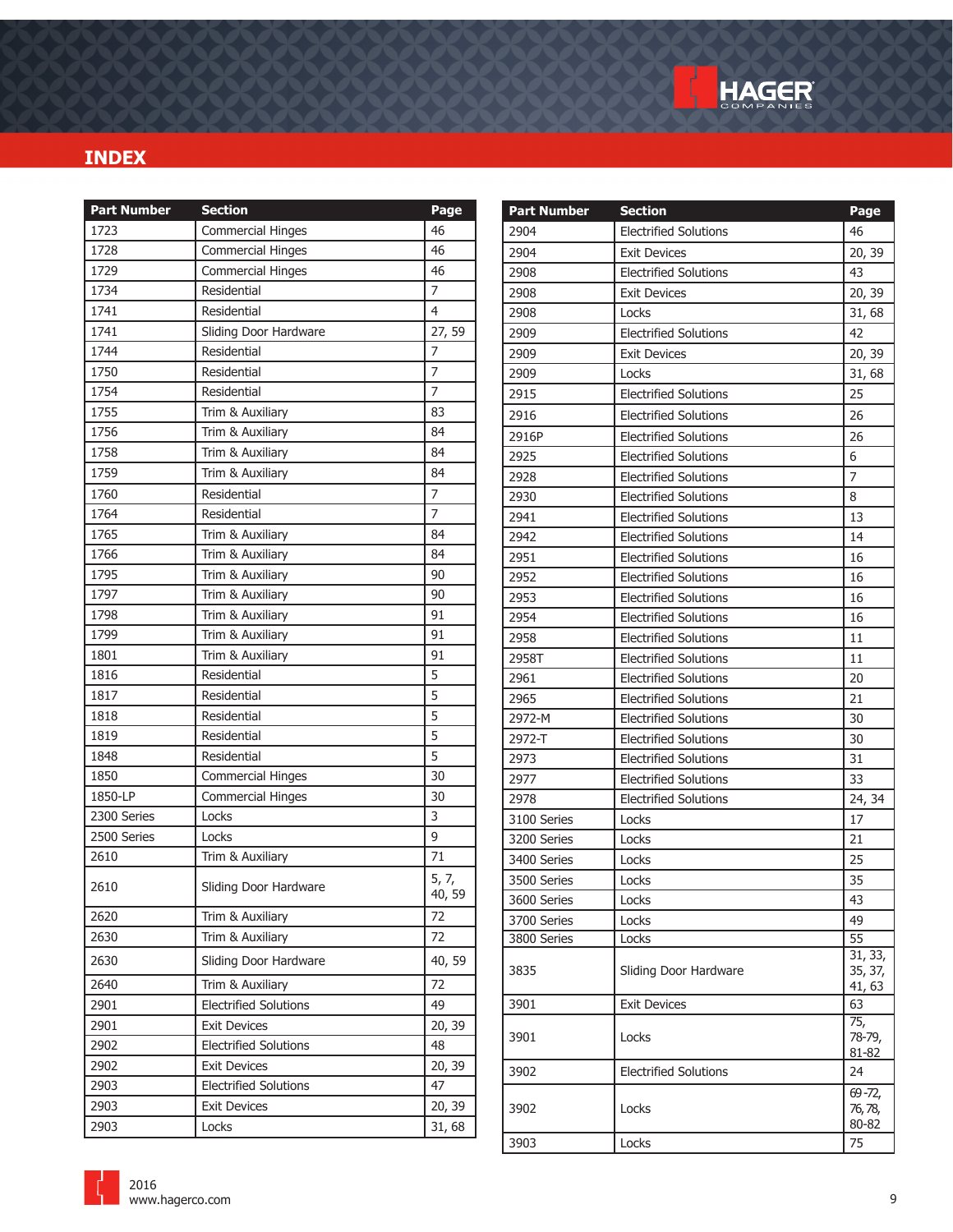| <b>Part Number</b> | <b>Section</b> | Page                                    |
|--------------------|----------------|-----------------------------------------|
| 3904               | Locks          | 76                                      |
| 3905               | Locks          | 76                                      |
| 3906               | Locks          | 81                                      |
| 3907               | Locks          | 81-82                                   |
| 3908               | Locks          | 81-82                                   |
| 3909               | Locks          | 82                                      |
| 3911               | Locks          | 15, 33                                  |
| 3912               | Locks          | 42                                      |
| 3914               | Locks          | 48                                      |
| 3915               | Locks          | 48                                      |
| 3916               | Locks          | 32                                      |
| 3917               | Locks          | 14, 42                                  |
| 3919               | Locks          | 79                                      |
| 3920               | Locks          | 53                                      |
| 3921               | Locks          | 53                                      |
| 3922               | Locks          | 14, 41                                  |
| 3923               | Locks          | 14, 41                                  |
| 3924               | Locks          | 14, 41                                  |
| 3925               | Locks          | 14, 41                                  |
| 3926               | Locks          | 14, 41                                  |
| 3927               | Locks          | 14, 41                                  |
| 3929               | Locks          | 20, 24                                  |
| 3930               | Locks          | 20, 24,<br>53                           |
| 3932               | Locks          | 32                                      |
| 3933               | Locks          | $\frac{1}{7}$ , 15,<br>33, 42,<br>48,53 |
| 3934               | Locks          | 15, 33,<br>42, 48,<br>53                |
| 3935               | Locks          | 7, 15,<br>33, 42,<br>48                 |
| 3936               | Locks          | 32                                      |
| 3937               | Locks          | 14, 42                                  |
| 3938               | Locks          | 48                                      |
| 3939               | Locks          | 48                                      |
| 3940               | Locks          | 20, 24                                  |
| 3941               | Locks          | 20, 24                                  |
| 3942               | Locks          | 24                                      |
| 3943               | Locks          | 32                                      |
| 3944               | Locks          | 32                                      |
| 3945               | Locks          | 32                                      |
| 3946               | Locks          | 32                                      |
| 3947               | Locks          | 14, 41,<br>53                           |

| <b>Part Number</b>                  | <b>Section</b> | Page                     |
|-------------------------------------|----------------|--------------------------|
| 3948                                | Locks          | 14, 41,<br>53            |
| 3949                                | Locks          | 14, 41,<br>53            |
| 3950                                | Locks          | 14, 41,<br>53            |
| 3951                                | Locks          | 48                       |
| 3952                                | Locks          | 48                       |
| 3953                                | Locks          | 48                       |
| 3954                                | Locks          | 48                       |
| 3955                                | Locks          | 74                       |
| 3956                                | Locks          | 74,79                    |
| 3958                                | Locks          | 15, 33,<br>42, 48,<br>53 |
| 3959                                | Locks          | 7, 15,<br>42, 48,<br>53  |
| 3960 or 3906<br>(Hager Keyway Only) | Locks          | 75, 81                   |
| 3961                                | Locks          | 74                       |
| 3962                                | Locks          | 74,79                    |
| 3964                                | Locks          | 32                       |
| 3965                                | Locks          | 14, 41                   |
| 3966                                | Locks          | 32                       |
| 3967                                | Locks          | 14, 41                   |
| 3969                                | Locks          | 82                       |
| 3971                                | Locks          | 76                       |
| 3972                                | Locks          | 76                       |
| 3973                                | Locks          | 76                       |
| 3974                                | Locks          | 76                       |
| 3975                                | Locks          | 76                       |
| 3976                                | Locks          | 76                       |
| 3977                                | Locks          | 76                       |
| 3978                                | Locks          | 76                       |
| 3981-BLU or RED<br>(Best A)         | Locks          | 77                       |
| 3981-C                              | Locks          | 77                       |
| 3981-U                              | Locks          | 77                       |
| 3982-BLU or RED<br>(Best A)         | Locks          | 77                       |
| 3982-C or 3969<br>(Hager SFIC Only) | Locks          | 77,82                    |
| 3982-U or 3909<br>(Hager SFIC Only) | Locks          | 77,82                    |
| 3983                                | Locks          | 77                       |
| 3984                                | Locks          | 77                       |
| 3985                                | Locks          | 69                       |
| 3986                                | Locks          | 69                       |
| 3987                                | Locks          | 69                       |

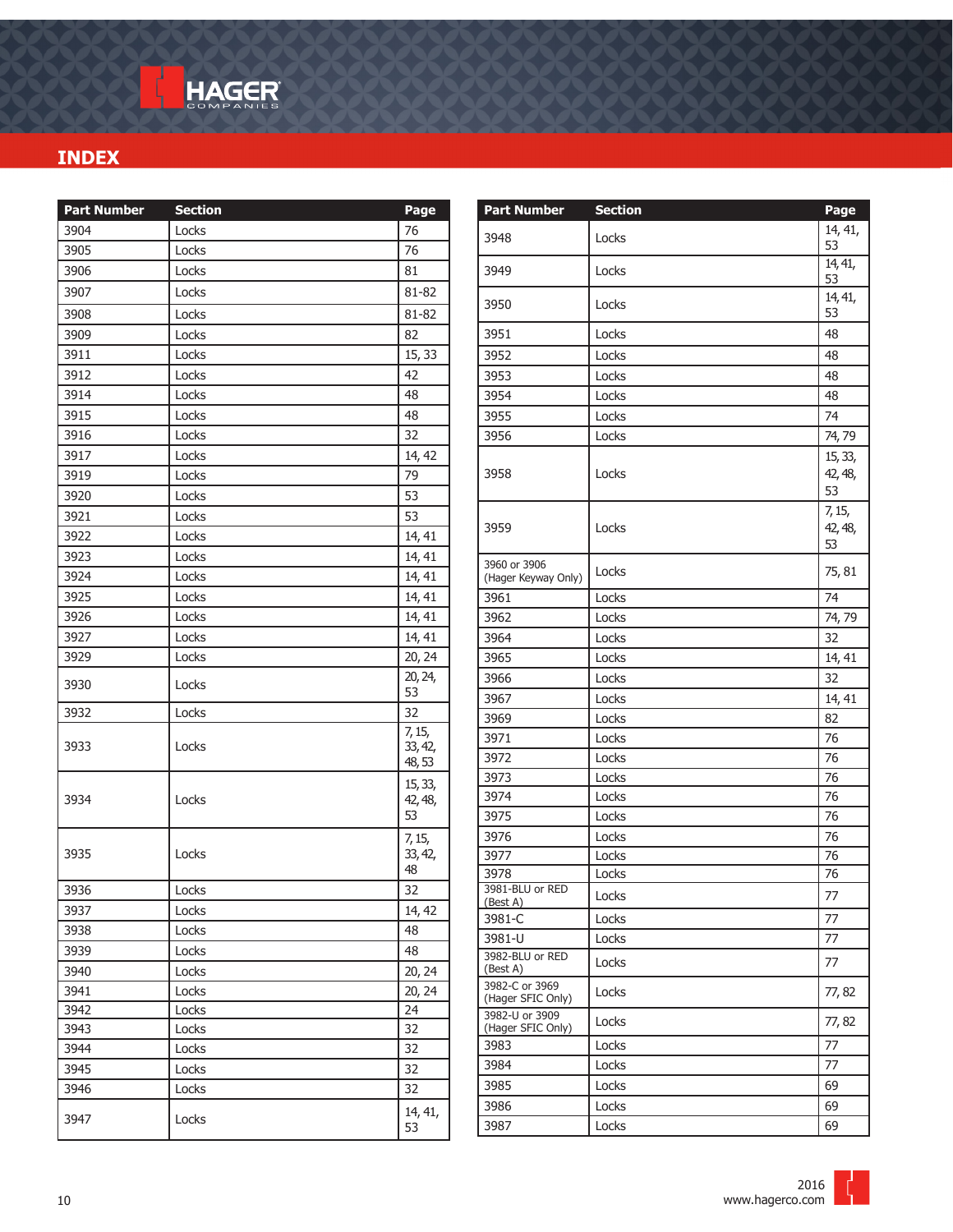

| <b>Part Number</b>                  | <b>Section</b>               | Page | <b>Part Number</b> | <b>Section</b>      | Page   |
|-------------------------------------|------------------------------|------|--------------------|---------------------|--------|
| 3988                                | Locks                        | 69   | 4904               | <b>Exit Devices</b> | 64     |
| 3989                                | Locks                        | 69   | 4904F              | <b>Exit Devices</b> | 64     |
| 3990                                | Locks                        | 69   | 4905               | <b>Exit Devices</b> | 64     |
| 3991                                | Locks                        | 70   | 4907               | <b>Exit Devices</b> | 63     |
| 3992                                | Locks                        | 32   | 4910               | <b>Exit Devices</b> | 55     |
| 3993                                | Locks                        | 32   | 4911               | <b>Exit Devices</b> | 55     |
| 3994                                | Locks                        | 41   | 4912               | <b>Exit Devices</b> | 63     |
| 3995                                | Locks                        | 41   | 4913               | <b>Exit Devices</b> | 55     |
| 3996                                | Locks                        | 41   | 4914               | <b>Exit Devices</b> | 55     |
| 3997                                | Locks                        | 41   | 4915               | <b>Exit Devices</b> | 27, 55 |
| 3999                                | Locks                        | 71   | 4916               | <b>Exit Devices</b> | 63     |
| 4500 CLB                            | <b>Exit Devices</b>          | 14   | 4917               | <b>Exit Devices</b> | 56     |
| 4500 CLB/                           | Exit Devices                 | 15   | 4917F              | <b>Exit Devices</b> | 56     |
| <b>CVR Electrified</b>              |                              |      | 4918               | <b>Exit Devices</b> | 56     |
| 4500 CVR                            | <b>Exit Devices</b>          | 13   | 4919               | <b>Exit Devices</b> | 56     |
| 4500 Dummy                          | <b>Exit Devices</b>          | 18   | 4920               | <b>Exit Devices</b> | 27, 42 |
| 4500 LBR                            | Exit Devices                 | 11   | 4920F              | <b>Exit Devices</b> | 27, 42 |
| 4500 LBR/<br><b>SVR Electrified</b> | <b>Exit Devices</b>          | 12   | 4921               | <b>Exit Devices</b> | 27     |
| 4500 Mortise                        | <b>Exit Devices</b>          | 16   | 4923               | <b>Exit Devices</b> | 27     |
| 4500<br>Mortise Electrifed          | <b>Exit Devices</b>          | 17   | 4923F              | <b>Exit Devices</b> | 27     |
| 4500 RIM                            | <b>Exit Devices</b>          | 8    | 4924               | <b>Exit Devices</b> | 27     |
| 4500                                |                              |      | 4924F              | <b>Exit Devices</b> | 27     |
| <b>RIM Electrified</b>              | <b>Exit Devices</b>          | 9    | 4925R              | <b>Exit Devices</b> | 42     |
| 4500 Series                         | <b>Exit Devices</b>          | 3    | 4926               | <b>Exit Devices</b> | 28     |
| 4500 Series -                       |                              | 20   | 4927               | <b>Exit Devices</b> | 28     |
| Electric<br>Modifications           | <b>Exit Devices</b>          |      | 4928               | <b>Exit Devices</b> | 28     |
| 4500 SVR                            | <b>Exit Devices</b>          | 10   | 4929               | <b>Exit Devices</b> | 28     |
| 4501                                | <b>Electrified Solutions</b> | 9    | 4929C              | <b>Exit Devices</b> | 28     |
| 4600 RIM                            | <b>Exit Devices</b>          | 36   | 4930R              | <b>Exit Devices</b> | 28     |
| 4600                                | Exit Devices                 | 37   | 4930S              | <b>Exit Devices</b> | 28     |
| <b>RIM Electrified</b>              |                              |      | 4931R              | <b>Exit Devices</b> | 56     |
| 4600 Series                         | <b>Exit Devices</b>          | 18   | 4931S              | <b>Exit Devices</b> | 56     |
| 4600 Series -                       |                              |      | 4932C              | <b>Exit Devices</b> | 29     |
| Electric<br>Modifications           | <b>Exit Devices</b>          | 19   | 4932R              | <b>Exit Devices</b> | 29     |
| 4700 RIM                            | <b>Exit Devices</b>          | 48   | 4932S              | <b>Exit Devices</b> | 29     |
| 4700 Series                         | Exit Devices                 | 43   | 4933R              | <b>Exit Devices</b> | 56     |
| 4700 SVR                            | Exit Devices                 | 49   | 4933S              | <b>Exit Devices</b> | 56     |
| 4801                                | <b>Electrified Solutions</b> | 35   | 4934               | <b>Exit Devices</b> | 57     |
| 4900 Series                         | Exit Devices                 | 59   | 4934F              | <b>Exit Devices</b> | 57     |
| 4900T                               | <b>Exit Devices</b>          | 61   | 4936               | <b>Exit Devices</b> | 29, 57 |
| 4900TF                              | <b>Exit Devices</b>          | 61   | 4937               | Exit Devices        | 29, 57 |
| 4900U                               | Exit Devices                 | 62   | 4940               | <b>Exit Devices</b> | 19     |
| 4900UF                              | Exit Devices                 | 62   | 4941               | <b>Exit Devices</b> | 38     |
| 4902                                | Exit Devices                 | 63   | 4945               | Exit Devices        | 27     |
| 4902F                               | <b>Exit Devices</b>          | 63   | 4945F              | <b>Exit Devices</b> | 27     |

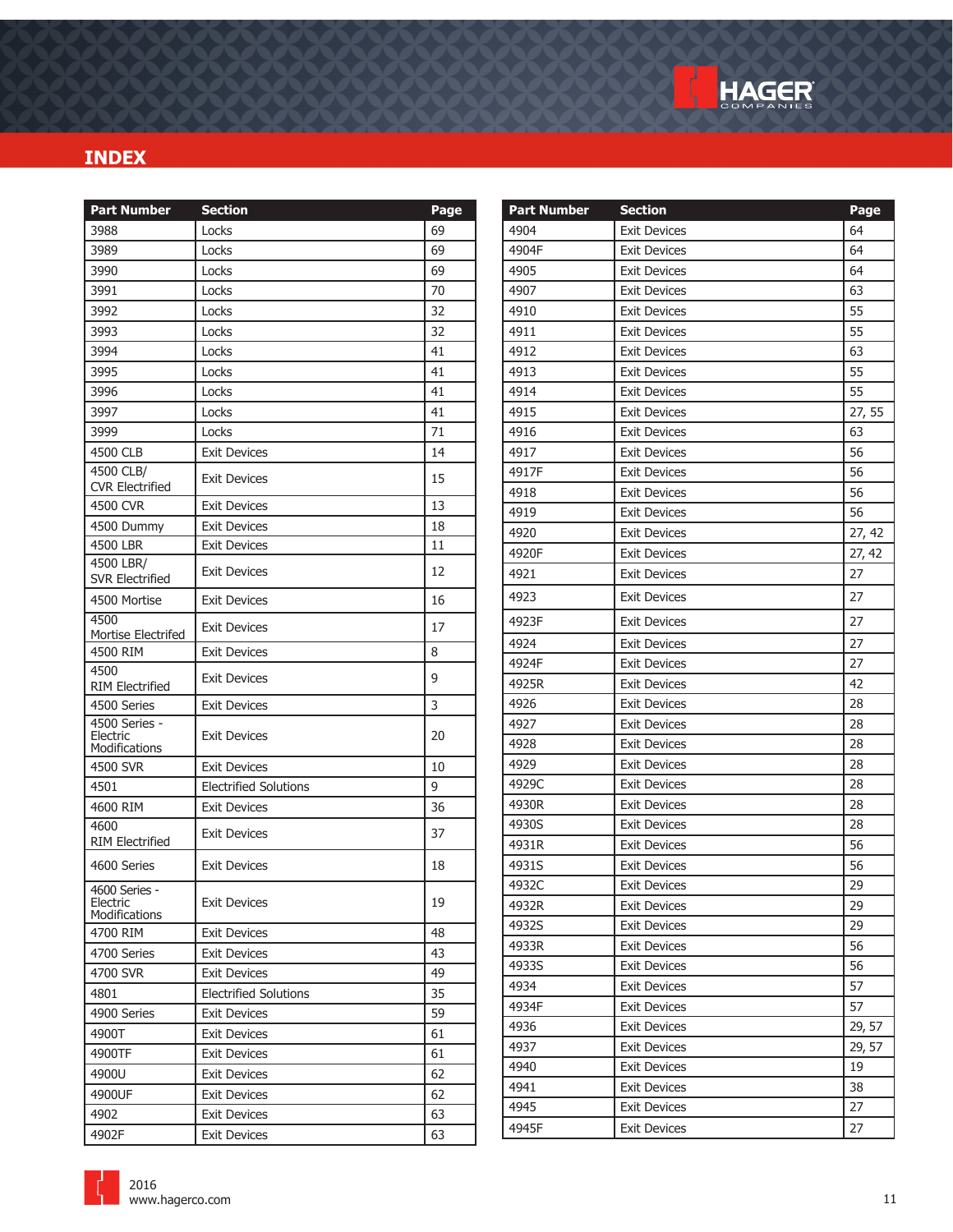| <b>Part Number</b> | <b>Section</b>      | Page            |
|--------------------|---------------------|-----------------|
| 4950               | <b>Exit Devices</b> | 42              |
| 4951               | <b>Exit Devices</b> | 42              |
| 4952               | <b>Exit Devices</b> | 42              |
| 4953               | <b>Exit Devices</b> | 63              |
| 4960R              | <b>Exit Devices</b> | 42              |
| 4965               | <b>Exit Devices</b> | 42              |
| 5100 Series        | Door Controls       | 5               |
| 5101               | Door Controls       | 10              |
| 5102               | Door Controls       | 10              |
| 5103               | Door Controls       | 9               |
| 5104               | Door Controls       | 11              |
| 5106               | Door Controls       | 9               |
| 5107               | Door Controls       | 9               |
| 5108               | Door Controls       | 9               |
| 5109               | Door Controls       | 10              |
| 5110               | Door Controls       | 10              |
| 5111               | Door Controls       | 10              |
| 5112               | Door Controls       | 10              |
| 5113               | Door Controls       | 10              |
| 5114               | Door Controls       | 10              |
| 5115               | Door Controls       | 10              |
| 5125               | Door Controls       | 9               |
| 5200 Series        | Door Controls       | 13              |
| 5201               | Door Controls       | 18              |
| 5202               | Door Controls       | 18              |
| 5203               | Door Controls       | 17              |
| 5204               | Door Controls       | 19              |
| 5207               | Door Controls       | 17              |
| 5300 Series        | Door Controls       | 21              |
| 5301               | Door Controls       | 26              |
| 5302               | Door Controls       | 26              |
| 5303               | Door Controls       | 25              |
| 5304               | Door Controls       | 27              |
| 5307               | Door Controls       | $\overline{25}$ |
| 5400 Series        | Door Controls       | 29              |
| 5401               | Door Controls       | 33              |
| 5403               | Door Controls       | 33              |
| 5404               | Door Controls       | 33              |
| 5900               | Door Controls       | 18, 26,<br>33   |
| 5901               | Door Controls       | 26, 33          |
| 5902               | Door Controls       | 19, 27,<br>33   |
| 5903               | Door Controls       | 19, 27,<br>33   |
| 5904               | Door Controls       | 19, 27,<br>33   |
|                    |                     |                 |

| <b>Part Number</b> | <b>Section</b>               | Page          |
|--------------------|------------------------------|---------------|
| 5905               | Door Controls                | 19, 27,<br>33 |
| 5906               | Door Controls                | 17, 25        |
| 5907               | Door Controls                | 17, 25        |
| 5908               | Door Controls                | 18, 26        |
| 5909               | Door Controls                | 10            |
| 5911               | Door Controls                | 17, 25        |
| 5912               | Door Controls                | 17, 25        |
| 5913               | Door Controls                | 18, 26,<br>33 |
| 5914               | Door Controls                | 18, 26        |
| 5915               | Door Controls                | 26            |
| 5916               | Door Controls                | 26            |
| 5917               | Door Controls                | 27            |
| 5918               | Door Controls                | 18            |
| 5919               | Door Controls                | 18            |
| 5920               | Door Controls                | 18            |
| 5921               | Door Controls                | 18            |
| 5922               | Door Controls                | 18            |
| 5923               | Door Controls                | 18            |
| 5932               | Door Controls                | 19            |
| 5935               | Door Controls                | 10            |
| 5936               | Door Controls                | 19, 26        |
| 5940               | Door Controls                | 11            |
| 5941               | Door Controls                | 11            |
| 5942               | Door Controls                | 11            |
| 5943               | Door Controls                | 11            |
| 5946               | Door Controls                | 11            |
| 5950               | Door Controls                | 10, 19,<br>26 |
| 5954               | Door Controls                | 9             |
| 5955               | Door Controls                | 9             |
| 5956               | Door Controls                | 17, 25        |
| 5957               | Door Controls                | 17, 25        |
| 5961               | Door Controls                | 9             |
| 5962               | Door Controls                | 10            |
| 6000 Series        | Door Controls                | 46            |
| 6601               | Trim & Auxiliary             | 91            |
| 7000 Series        | Door Controls                | 47            |
| 7741               | Residential                  | 4             |
| 8218               | <b>Electrified Solutions</b> | 69            |
| 8219               | <b>Electrified Solutions</b> | 69            |
| 8221               | <b>Electrified Solutions</b> | 69            |
| 8418               | <b>Electrified Solutions</b> | 60            |
| 8419               | <b>Electrified Solutions</b> | 60            |
| 8420               | <b>Electrified Solutions</b> | 60            |
| 8422               | <b>Electrified Solutions</b> | 60            |

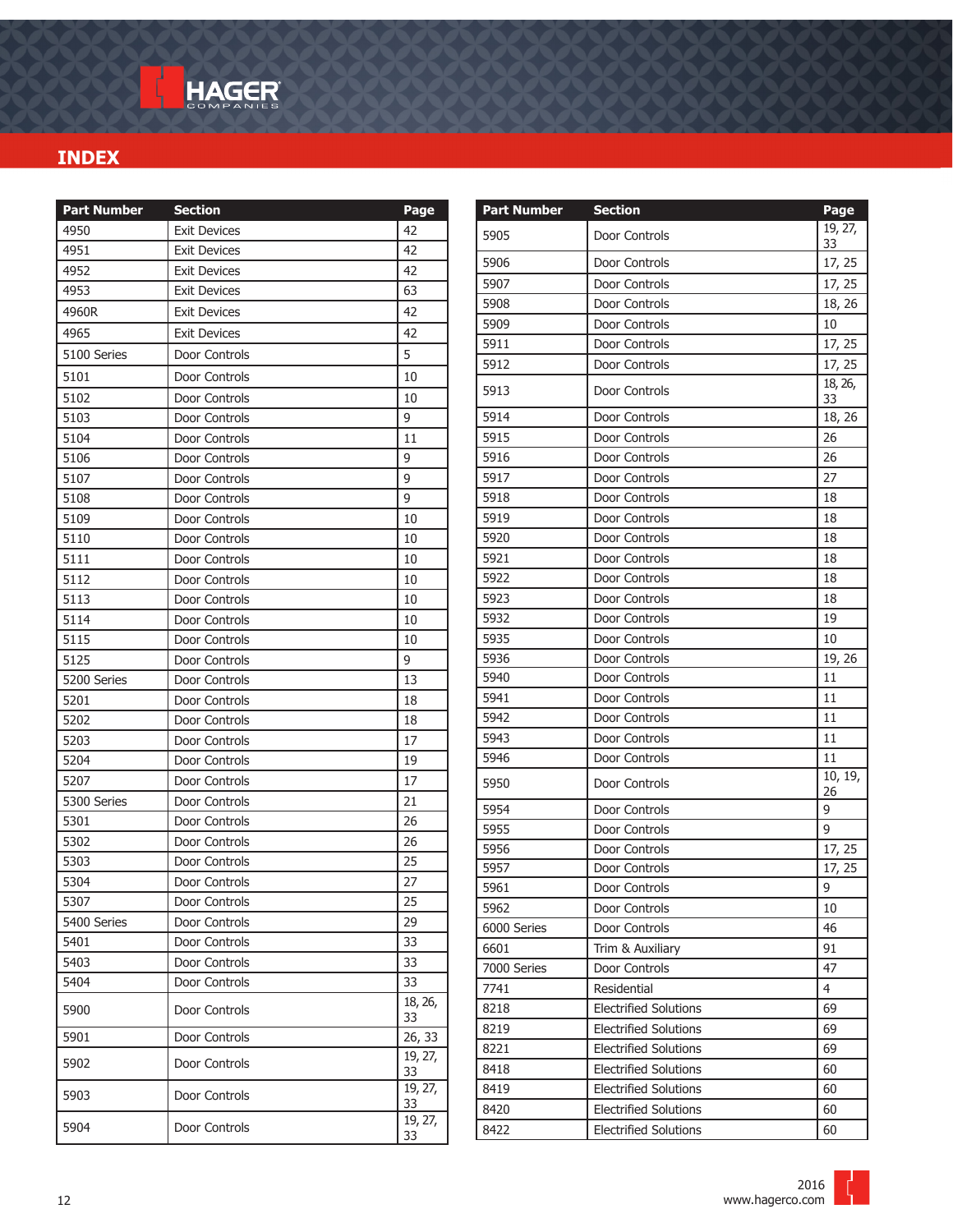

| <b>Part Number</b> | <b>Section</b>               | Page                        |
|--------------------|------------------------------|-----------------------------|
| 8423               | <b>Electrified Solutions</b> | 60                          |
| 8641               | Residential                  | 6                           |
| 8741               | Residential                  | 6                           |
| 8744               | Residential                  | 5                           |
| 8746               | Residential                  | 5                           |
| 9101               | Sliding Door Hardware        | 12,<br>13, 31               |
| 9102               | Sliding Door Hardware        | 13, 31                      |
| 9105               | Sliding Door Hardware        | 13, 31                      |
| 9109               | Sliding Door Hardware        | 13, 31                      |
| 9110               | Sliding Door Hardware        | 12, 30                      |
| 9111               | Sliding Door Hardware        | 59                          |
| 9113               | Sliding Door Hardware        | 60                          |
| 9114               | Sliding Door Hardware        | 60                          |
| 9115               | Sliding Door Hardware        | $\overline{13}$ ,<br>31, 46 |
| 9121               | Sliding Door Hardware        | 60                          |
| 9122               | Sliding Door Hardware        | 60                          |
| 9129               | Sliding Door Hardware        | 13, 31                      |
| 9130               | Sliding Door Hardware        | 12, 30                      |
| 9169               | Sliding Door Hardware        | 60                          |
| 9200               | Sliding Door Hardware        | 60                          |
| 9201               | Sliding Door Hardware        | 60                          |
| 9202               | Sliding Door Hardware        | 60                          |
| 9203               | Sliding Door Hardware        | 60                          |
| 9220               | Sliding Door Hardware        | 23, 60                      |
| 9262               | Sliding Door Hardware        | 61                          |
| 9264               | Sliding Door Hardware        | 61                          |
| 9351               | Sliding Door Hardware        | 5, 7,<br>61                 |
| 9353               | Sliding Door Hardware        | 5, 61                       |
| 9354               | Sliding Door Hardware        | 61                          |
| 9400               | Sliding Door Hardware        | 5, 48                       |
| 9401               | Sliding Door Hardware        | 5, 7                        |
| 9432               | Sliding Door Hardware        | 49                          |
| 9433               | Sliding Door Hardware        | 49                          |
| 9435               | Sliding Door Hardware        | 50                          |
| 9436               | Sliding Door Hardware        | 50                          |
| 9437               | Sliding Door Hardware        | 51                          |
| 9438               | Sliding Door Hardware        | 51                          |
| 9450               | Residential                  | 11                          |
| 9450               | Sliding Door Hardware        | 54, 55                      |
| 9452               | Residential                  | 11                          |
| 9452               | Sliding Door Hardware        | 55                          |
| 9453               | Residential                  | 11                          |
| 9453               | Sliding Door Hardware        | 55                          |

| <b>Part Number</b> | <b>Section</b>        | Page                    |
|--------------------|-----------------------|-------------------------|
| 9454               | Residential           | 12                      |
| 9454               | Sliding Door Hardware | 56                      |
| 9455               | Residential           | 12                      |
| 9455               | Sliding Door Hardware | 56                      |
| 9462               | Sliding Door Hardware | 52                      |
| 9514               | Sliding Door Hardware | $\overline{4}$          |
| 9540               | Sliding Door Hardware | $\overline{7}$          |
| 9544               | Sliding Door Hardware | 7                       |
| 9558               | Trim & Auxiliary      | 72                      |
| 9558               | Sliding Door Hardware | 23, 61                  |
| 9559               | Sliding Door Hardware | 23, 25,<br>27, 61       |
| 9566               | Trim & Auxiliary      | 72                      |
| 9567               | Trim & Auxiliary      | 73                      |
| 9569               | Sliding Door Hardware | 23                      |
| 9570               | Sliding Door Hardware | 22                      |
| 9571               | Sliding Door Hardware | 23                      |
| 9572               | Sliding Door Hardware | 23, 61                  |
| 9573               | Sliding Door Hardware | 15                      |
| 9574               | Sliding Door Hardware | 17                      |
| 9575               | Sliding Door Hardware | 61                      |
| 9583               | Sliding Door Hardware | 4                       |
| 9601               | Sliding Door Hardware | 23, 33                  |
| 9602               | Sliding Door Hardware | 11                      |
| 9603               | Sliding Door Hardware | 9                       |
| 9605               | Sliding Door Hardware | 9, 11,<br>33, 40,<br>61 |
| 9606               | Sliding Door Hardware | 9, 11,<br>33,<br>41, 61 |
| 9609               | Sliding Door Hardware | 9                       |
| 9610               | Sliding Door Hardware | 8, 11,<br>62            |
| 9611               | Sliding Door Hardware | 14                      |
| 9612               | Sliding Door Hardware | 14                      |
| 9614               | Sliding Door Hardware | 6                       |
| 9618               | Sliding Door Hardware | 23                      |
| 9628               | Sliding Door Hardware | 38                      |
| 9629               | Sliding Door Hardware | 38                      |
| 9630               | Sliding Door Hardware | 38                      |
| 9631               | Sliding Door Hardware | 38                      |
| 9632               | Sliding Door Hardware | 33, 41                  |
| 9633               | Sliding Door Hardware | 33, 41                  |
| 9634               | Sliding Door Hardware | 62                      |
| 9639               | Sliding Door Hardware | 62                      |
| 9673               | Sliding Door Hardware | 8                       |

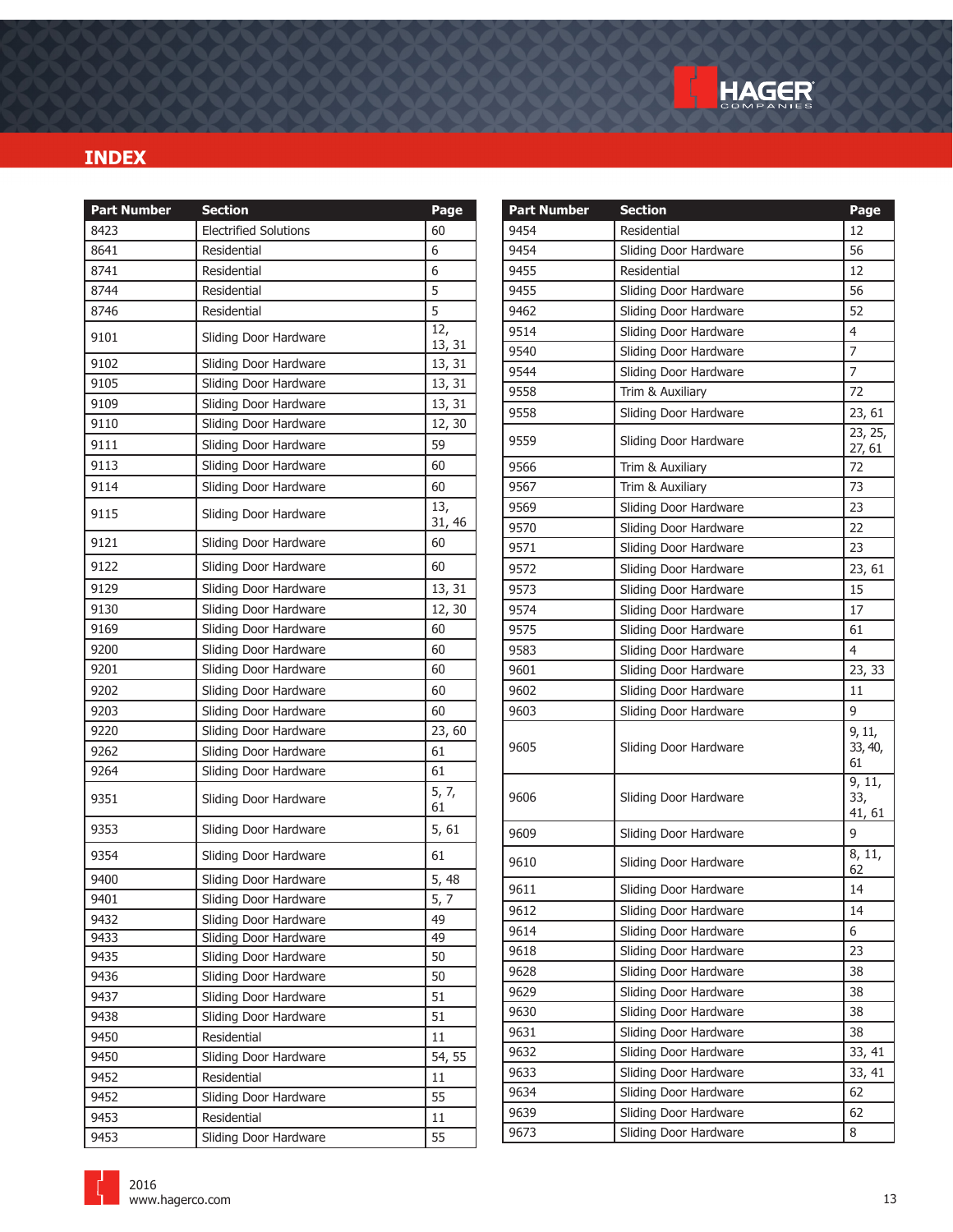| <b>Part Number</b> | <b>Section</b>        | Page                         |
|--------------------|-----------------------|------------------------------|
| 9674               | Sliding Door Hardware | 8                            |
| 9675               | Sliding Door Hardware | 10                           |
| 9676               | Sliding Door Hardware | 10                           |
| 9678               | Sliding Door Hardware | 32                           |
| 9679               | Sliding Door Hardware | 9, 11                        |
| 9680               | Sliding Door Hardware | 9, 11,<br>62                 |
| 9683               | Sliding Door Hardware | 6                            |
| 9703               | Sliding Door Hardware | 45                           |
| 9704               | Sliding Door Hardware | 45                           |
| 9705               | Sliding Door Hardware | 45                           |
| 9709               | Sliding Door Hardware | 62                           |
| 9710               | Sliding Door Hardware | 44                           |
| 9711               | Sliding Door Hardware | 45                           |
| 9742               | Sliding Door Hardware | 35                           |
| 9801               | Sliding Door Hardware | $\overline{17}$ , 27,<br>35  |
| 9803               | Sliding Door Hardware | 19                           |
| 9809               | Sliding Door Hardware | 17                           |
| 9810               | Sliding Door Hardware | 5                            |
| 9814               | Sliding Door Hardware | 5                            |
| 9815               | Sliding Door Hardware | 23, 25,<br>27, 46,<br>62     |
| 9820               | Sliding Door Hardware | 7                            |
| 9821               | Sliding Door Hardware | 15,<br>25, 37                |
| 9824               | Sliding Door Hardware | 15                           |
| 9825               | Sliding Door Hardware | 15,<br>25, 37                |
| 9827               | Sliding Door Hardware | 17, 19,<br>27, 35,<br>41, 46 |
| 9828               | Sliding Door Hardware | 25, 27                       |
| 9841               | Sliding Door Hardware | 5, 7                         |
| 9842               | Sliding Door Hardware | 7                            |
| 9843               | Sliding Door Hardware | $\overline{7}$               |
| 9850               | Sliding Door Hardware | 39                           |
| 9860               | Sliding Door Hardware | 24                           |
| 9861               | Sliding Door Hardware | 24                           |
| 9865               | Trim & Auxiliary      | 73, 62                       |
| 9865               | Sliding Door Hardware | 5                            |
| 9875               | Sliding Door Hardware | 16                           |
| 9877               | Sliding Door Hardware | 62                           |

| <b>Part Number</b>      | <b>Section</b>           | Page                       |
|-------------------------|--------------------------|----------------------------|
| 9878                    | Sliding Door Hardware    | 34                         |
| 9880                    | Sliding Door Hardware    | 19,62                      |
| 9881                    | Sliding Door Hardware    | 33,<br>35, 37,<br>63       |
| 9882                    | Trim & Auxiliary         | 73                         |
| 9883                    | Sliding Door Hardware    | 33,<br>35, 37,<br>63       |
| 9884                    | Trim & Auxiliary         | 73                         |
| 9884                    | Sliding Door Hardware    | 63                         |
| 9885                    | Sliding Door Hardware    | 18                         |
| 9886                    | Sliding Door Hardware    | 18                         |
| 9889                    | Sliding Door Hardware    | 63                         |
| 9890                    | Sliding Door Hardware    | 26                         |
| 9891                    | Sliding Door Hardware    | 26                         |
| 9892                    | Sliding Door Hardware    | 15                         |
| 9893                    | Sliding Door Hardware    | 15                         |
| 9894                    | Sliding Door Hardware    | 25                         |
| 9895                    | Sliding Door Hardware    | 37                         |
| 9901                    | Sliding Door Hardware    | 36                         |
| 9909                    | Sliding Door Hardware    | 9, 11,<br>15, 17,<br>19,63 |
| 9928                    | Sliding Door Hardware    | 63                         |
| A30, A40, A50<br>Series | Trim & Auxiliary         | 26                         |
| A30S                    | Trim & Auxiliary         | 28                         |
| <b>A40R</b>             | Trim & Auxiliary         | 28                         |
| <b>A50T</b>             | Trim & Auxiliary         | 28                         |
| AB700                   | <b>Commercial Hinges</b> | 13, 21                     |
| AB701                   | <b>Commercial Hinges</b> | 26                         |
| AB702                   | Commercial Hinges        | 28                         |
| AB703                   | <b>Commercial Hinges</b> | 31                         |
| AB750                   | <b>Commercial Hinges</b> | 14, 21                     |
| AB751                   | <b>Commercial Hinges</b> | 26                         |
| AB752                   | <b>Commercial Hinges</b> | 28                         |
| AB753                   | <b>Commercial Hinges</b> | 31                         |
| AB800                   | <b>Commercial Hinges</b> | 13, 21                     |
| AB801                   | <b>Commercial Hinges</b> | 26                         |
| AB802                   | <b>Commercial Hinges</b> | 28                         |
| AB803                   | Commercial Hinges        | 31                         |
| AB850                   | <b>Commercial Hinges</b> | 14, 21                     |
| AB851                   | <b>Commercial Hinges</b> | 26                         |

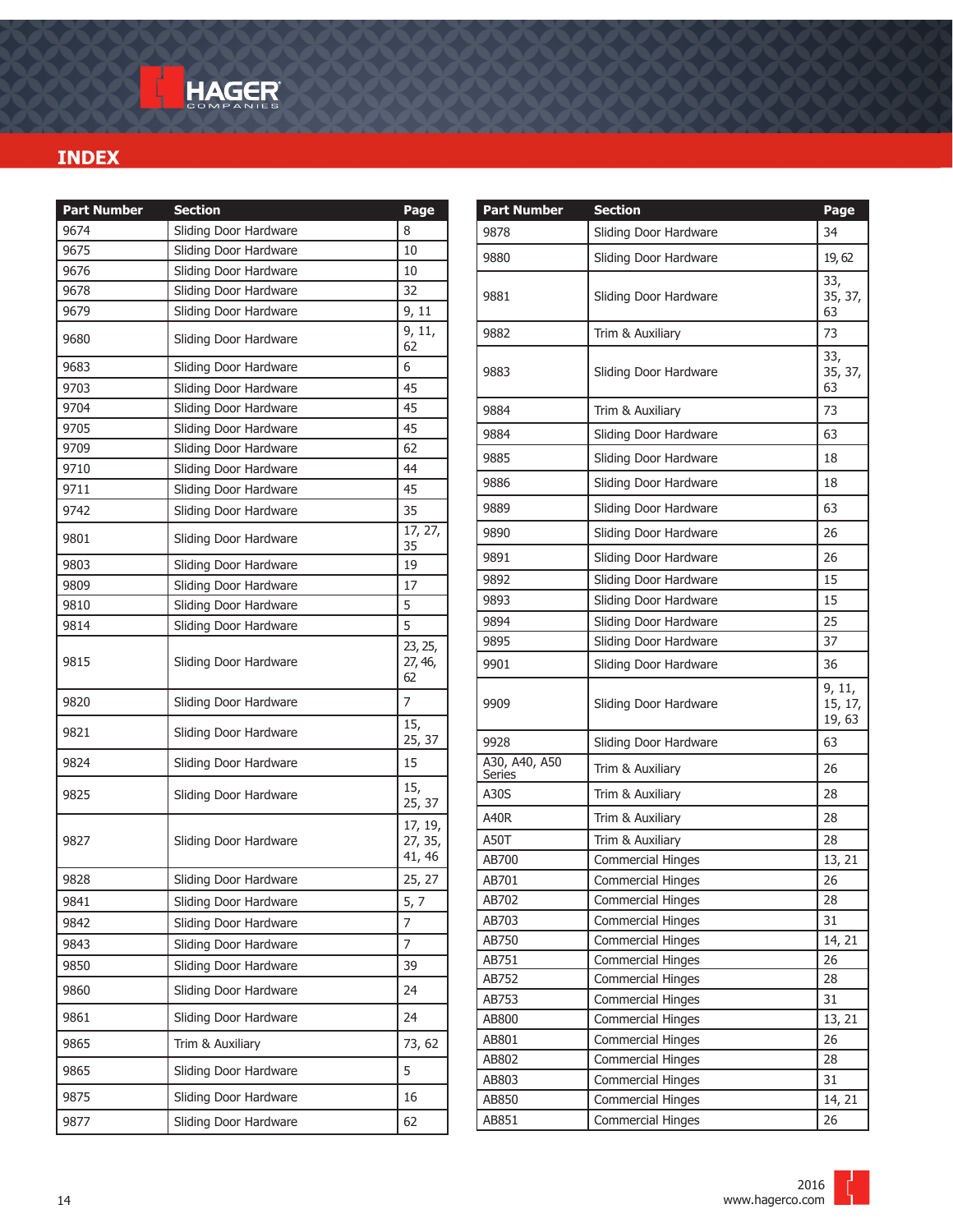

| <b>Part Number</b>        | <b>Section</b>           | Page         | <b>Part Number</b>           | <b>Section</b>           | Page           |
|---------------------------|--------------------------|--------------|------------------------------|--------------------------|----------------|
| AB852                     | <b>Commercial Hinges</b> | 28           | <b>BB1577</b>                | <b>Commercial Hinges</b> | 34             |
| AB853                     | <b>Commercial Hinges</b> | 31           | <b>BB1578</b>                | <b>Commercial Hinges</b> | 34             |
| AB920                     | <b>Commercial Hinges</b> | 13           | BB1741                       | Residential              | $\overline{4}$ |
| AB923                     | <b>Commercial Hinges</b> | 13           | <b>BB1816</b>                | Residential              | 5              |
| AB930                     | <b>Commercial Hinges</b> | 13           | BB1817                       | Residential              | 5              |
| AB933                     | <b>Commercial Hinges</b> | 13           | <b>BB2098</b>                | <b>Commercial Hinges</b> | 27             |
| AB7001   AB7002           | <b>Commercial Hinges</b> | 35           | <b>BB2108</b>                | <b>Commercial Hinges</b> | 29             |
| AB7501   AB7502           | <b>Commercial Hinges</b> | 35           | BB2109                       | <b>Commercial Hinges</b> | 29             |
| AB7505                    | <b>Commercial Hinges</b> | 38           | BB2110                       | <b>Commercial Hinges</b> | 30             |
| AB7506   AB7508           | <b>Commercial Hinges</b> | 38           | BB2112                       | <b>Commercial Hinges</b> | 33             |
| AB7507   AB7509           | <b>Commercial Hinges</b> | 38           | BB2113                       | <b>Commercial Hinges</b> | 32             |
| AB7511   AB7512           | <b>Commercial Hinges</b> | 35           | BB2168                       | <b>Commercial Hinges</b> | 29             |
| AB7523                    | <b>Commercial Hinges</b> | 35           | BB2169                       | <b>Commercial Hinges</b> | 29             |
| AB7534                    | Commercial Hinges        | 35           | BB2171                       | <b>Commercial Hinges</b> | 30             |
| AB8505                    | <b>Commercial Hinges</b> | 38           | <b>BL232W</b>                | Trim & Auxiliary         | 43             |
| AB8506   AB8508           | <b>Commercial Hinges</b> | 38           | <b>BL236W</b>                | Trim & Auxiliary         | 43             |
| AB8507   AB8509           | <b>Commercial Hinges</b> | 38           | <b>BL241F</b>                | Trim & Auxiliary         | 49             |
| BB1109                    | <b>Commercial Hinges</b> | 27           | <b>BL243F</b>                | Trim & Auxiliary         | 49             |
| BB1129                    | <b>Commercial Hinges</b> | 27           | <b>BL6209</b>                | Trim & Auxiliary         | 85             |
| <b>BB1138</b>             | <b>Commercial Hinges</b> | 27           | BL6211                       | Trim & Auxiliary         | 86             |
| BB1160                    | <b>Commercial Hinges</b> | 39           | BL6212                       | Trim & Auxiliary         | 86             |
| BB1162   BB1166           | <b>Commercial Hinges</b> | 39           | <b>BL6439</b>                | Trim & Auxiliary         | 88             |
| BB1163                    | <b>Commercial Hinges</b> | 32           | BL6610                       | Trim & Auxiliary         | 91             |
| BB1165  <br><b>BB1167</b> | <b>Commercial Hinges</b> | 39           | BL6793                       | Trim & Auxiliary         | 90             |
| <b>BB1168</b>             | <b>Commercial Hinges</b> | 9, 18,       | BL6794                       | Trim & Auxiliary         | 90             |
| BB1173                    | <b>Commercial Hinges</b> | 21<br>33     | CB1191                       | <b>Commercial Hinges</b> | 16             |
| <b>BB1190</b>             | <b>Commercial Hinges</b> | 39           | Cylinder, Core and<br>Keying | Locks                    | 73             |
|                           |                          | 9, 17,       | E <sub>1</sub> S             | <b>Commercial Hinges</b> | 19             |
| BB1191                    | <b>Commercial Hinges</b> | 21           | E <sub>2</sub>               | <b>Commercial Hinges</b> | 19             |
| BB1192   BB1196           | <b>Commercial Hinges</b> | 39           | E2/E1S                       | Commercial Hinges        | 19             |
| BB1195   BB1197           | <b>Commercial Hinges</b> | 39           | EC1100                       | <b>Commercial Hinges</b> | 24             |
| <b>BB1199</b>             | <b>Commercial Hinges</b> | 9, 18,<br>21 | EC1100NRP<br>EC1101          | <b>Commercial Hinges</b> | 24             |
| BB1260   BB1261           | <b>Commercial Hinges</b> | 36           | EC1105                       | Commercial Hinges        | 25             |
| BB1262   BB1263           | <b>Commercial Hinges</b> | 36           | ECBB1100                     |                          |                |
| BB1264   BB1265           | <b>Commercial Hinges</b> | 37           | ECBB1100NRP                  | <b>Commercial Hinges</b> | 24             |
| BB1266                    | <b>Commercial Hinges</b> | 37           | ECBB1101                     | <b>Commercial Hinges</b> | 24             |
| BB1270                    | <b>Commercial Hinges</b> | 37           | ECBB1101NRP<br>ECBB1102      |                          |                |
| BB1277                    | <b>Commercial Hinges</b> | 34           | ECBB1102NRP                  | <b>Commercial Hinges</b> | 25             |
| BB1278                    | <b>Commercial Hinges</b> | 34           | ECBB1103                     | <b>Commercial Hinges</b> | 25             |
| BB1279                    | <b>Commercial Hinges</b> | 9, 17,<br>21 | ECBB1103NRP                  |                          | 24             |
| BB1360   BB1361           | <b>Commercial Hinges</b> | 36           | <b>ECRC1100</b>              | <b>Commercial Hinges</b> |                |
| BB1362   BB1363           | <b>Commercial Hinges</b> | 37           | ECRCBB1100                   | <b>Commercial Hinges</b> | 24             |
| BB1541                    | Residential              | 3            | <b>EMN</b>                   | <b>Commercial Hinges</b> | 20             |
| BB1543                    | Residential              | 3            | ETM                          | <b>Commercial Hinges</b> | 20             |
|                           |                          |              | <b>ETW</b>                   | <b>Commercial Hinges</b> | 20             |

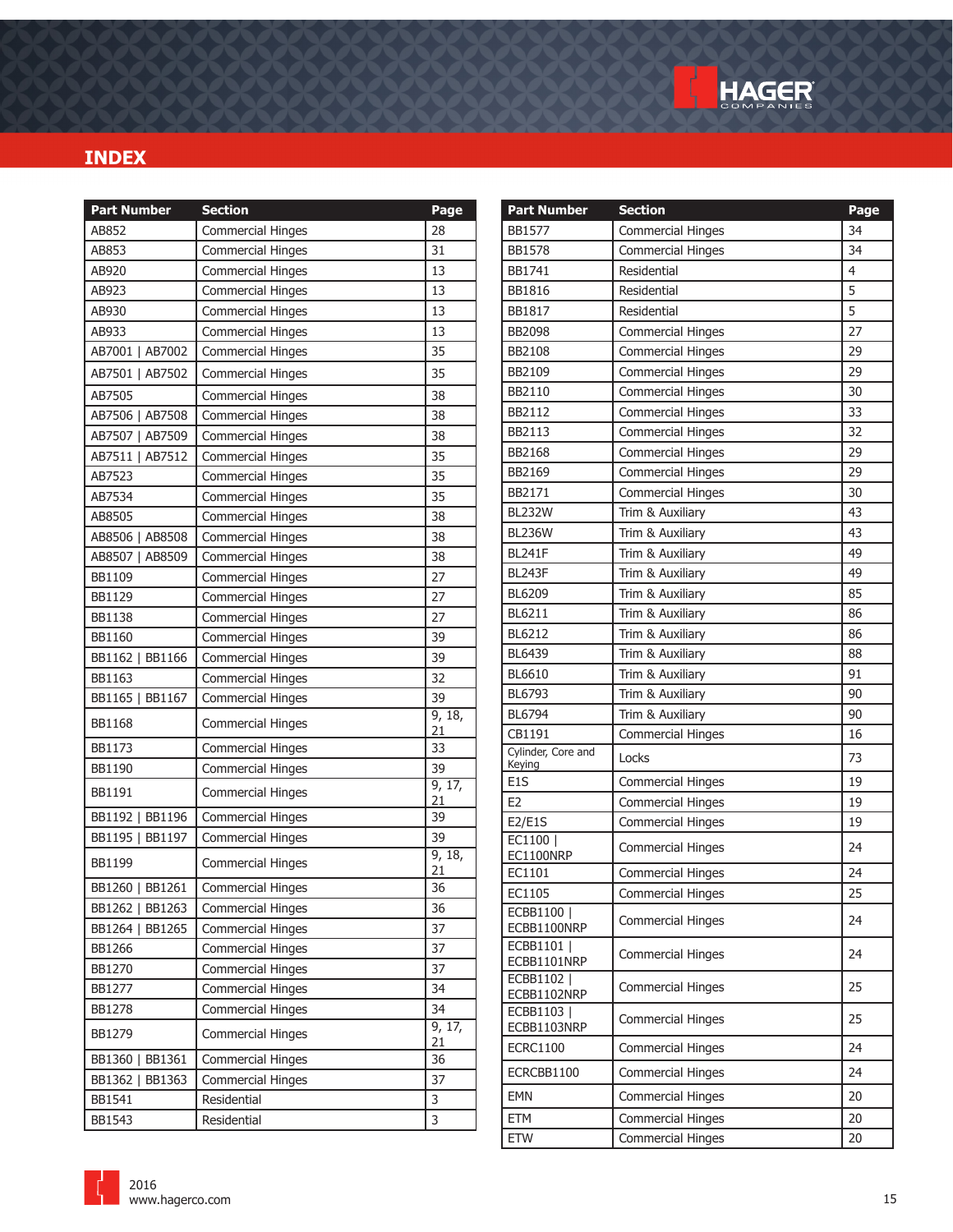| <b>Part Number</b> | <b>Section</b>           | Page                    |
|--------------------|--------------------------|-------------------------|
| IHTAB750           | <b>Commercial Hinges</b> | 44                      |
| IHTAB850           | <b>Commercial Hinges</b> | 44                      |
| IHTHB953           | <b>Commercial Hinges</b> | 44                      |
| P4E                | Trim & Auxiliary         | 6                       |
| P8N                | Trim & Auxiliary         | 8                       |
| RC1541             | Residential              | 3                       |
| RC1542             | Residential              | 3                       |
| RC1641             | Residential              | 6                       |
| RC1734             | Residential              | $\overline{7}$          |
| RC1741             | Residential              | $\overline{\mathbf{4}}$ |
| <b>RC1744</b>      | Residential              | 7                       |
| <b>RC1748</b>      | Residential              | 4                       |
| RC1749             | Residential              | 4                       |
| RC1751             | Residential              | 7                       |
| <b>RC1752</b>      | Residential              | $\overline{7}$          |
| RC1761             | Residential              | $\overline{7}$          |
| RC1762             | Residential              | $\overline{7}$          |
| RC1841             | Residential              | 6                       |
| RC1842             | Residential              | 6                       |
| RC1843             | Residential              | 6                       |
| RC1846             | Residential              | 6                       |
| RC1847             | Residential              | 6                       |
| <b>RCBB1541</b>    | Residential              | 3                       |
| <b>RCBB1542</b>    | Residential              | $\overline{3}$          |
| <b>RCBB1741</b>    | Residential              | 4                       |
| <b>RCBB1842</b>    | Residential              | 6                       |
| T <sub>4E</sub>    | Trim & Auxiliary         | 6                       |
| WT1191             | <b>Commercial Hinges</b> | 16                      |
| WT1279             | <b>Commercial Hinges</b> | 16                      |
| WTAB700            | <b>Commercial Hinges</b> | 14                      |
| WTAB750            | <b>Commercial Hinges</b> | 15                      |
| WTAB800            | <b>Commercial Hinges</b> | 14                      |
| WTAB850            | <b>Commercial Hinges</b> | 15                      |
| WTBB1168           | Commercial Hinges        | $18\,$                  |
| <b>WTBB1191</b>    | <b>Commercial Hinges</b> | 17                      |
| <b>WTBB1199</b>    | <b>Commercial Hinges</b> | 18                      |
| <b>WTBB1279</b>    | <b>Commercial Hinges</b> | 17                      |
| 1-269-8689         | Residential              | 13                      |
| 1-269-8689         | Sliding Door Hardware    | 57                      |
| 1-269-8690         | Residential              | 13                      |
| 1-269-8690         | Sliding Door Hardware    | 57                      |
| 1-269-8691         | Residential              | 13                      |
| 1-269-8691         | Sliding Door Hardware    | 57                      |
| 1-269-8693         | Residential              | 13                      |
| 1-269-8693         | Sliding Door Hardware    | 57                      |
| 1-269-8694         | Residential              | 13                      |

| <b>Part Number</b> | <b>Section</b>        | Page   |
|--------------------|-----------------------|--------|
| 1-269-8694         | Sliding Door Hardware | 57     |
| 2-300-0118         | Locks                 | 76, 78 |
| 2-300-0175         | Locks                 | 79     |
| 2-639-7000         | Locks                 | 75     |
| 2-639-7001         | Locks                 | 75     |
| 2-639-7002         | Locks                 | 75     |
| 2-639-7003         | Locks                 | 75     |
| 2-639-7005         | Locks                 | 75     |
| 2-639-7006         | Locks                 | 75     |
| 2-639-7007         | Locks                 | 75     |
| 2-639-7008         | Locks                 | 75     |
| 2-639-7018         | Locks                 | 75     |
| 2-639-7058         | Locks                 | 76,78  |
| 2-639-7060         | Locks                 | 78     |
| 2-639-7061         | Locks                 | 78     |
| 2-639-7082         | Locks                 | 78     |
| 2-639-7083         | Locks                 | 78     |
| 2-639-7084         | Locks                 | 78     |
| 2-639-7085         | Locks                 | 78     |
| 2-639-7086         | Locks                 | 78     |
| 2-639-7087         | Locks                 | 75     |
| 2-639-7090         | Locks                 | 78     |
| 2-639-7091         | Locks                 | 78     |
| 2-639-7094         | Locks                 | 75     |
| 2-639-7095         | Locks                 | 78     |
| 2-639-7113         | Locks                 | 77     |
| 2-639-7168         | Locks                 | 77     |
| 2-639-7169         | Locks                 | 77     |
| 2-639-7170         | Locks                 | 77     |
| 2-639-7192         | Locks                 | 75     |
| 2-639-7322         | Locks                 | 75     |
| 2-639-7511         | Locks                 | 83     |
| 2-639-7517         | Locks                 | 83     |
| 2-639-7519         | Locks                 | 83     |
| 2-639-7520         | Locks                 | 83     |
| 2-639-7526         | Locks                 | 83     |
| 2-639-7527         | Locks                 | 83     |
| 2-639-7529         | Locks                 | 83     |
| 2-639-7530         | Locks                 | 83     |
| 2-639-7531         | Locks                 | 83     |
| 2-639-7532         | Locks                 | 83     |
| 2-639-7534         | Locks                 | 83     |
| 2-639-7535         | Locks                 | 83     |
| 2-639-7536         | Locks                 | 83     |
| 2-639-7570         | Locks                 | 80     |
| 2-639-7571         | Locks                 | 80     |

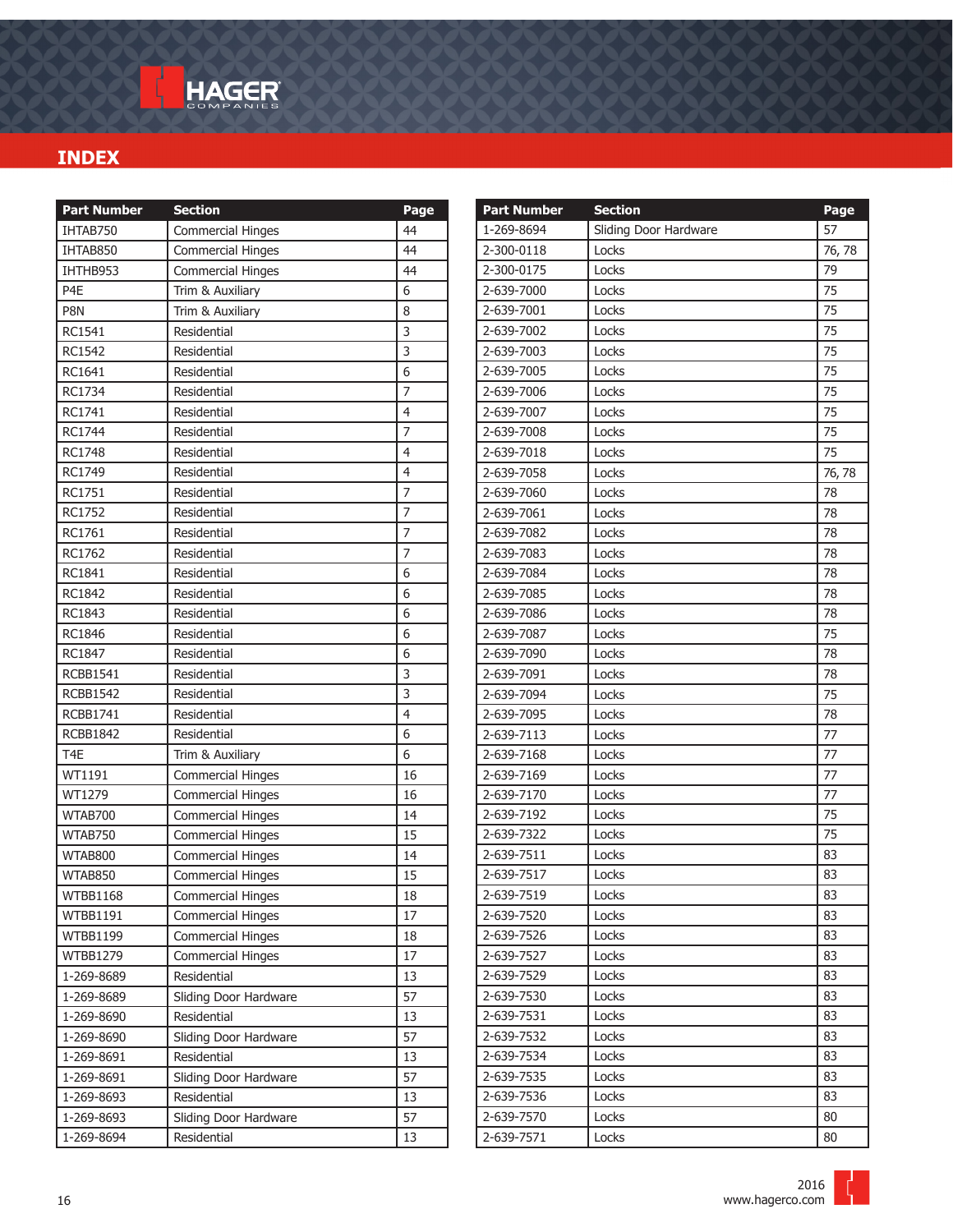

| <b>Part Number</b> | <b>Section</b> | Page           | <b>Part Number</b> | <b>Section</b>      | Page   |
|--------------------|----------------|----------------|--------------------|---------------------|--------|
| 2-639-7572         | Locks          | 80             | 2-639-8225         | Locks               | 84     |
| 2-639-7573         | Locks          | 80             | 2-639-8226         | Locks               | 84     |
| 2-639-7574         | Locks          | 80             | 2-639-8227         | Locks               | 84     |
| 2-639-7578         | Locks          | 79             | 2-639-8228         | Locks               | 84     |
| 2-639-7607         | Locks          | $\overline{7}$ | 2-639-8229         | Locks               | 84     |
| 2-639-7608         | Locks          | $\overline{7}$ | 2-649-0038         | <b>Exit Devices</b> | 29, 42 |
| 2-639-7609         | Locks          | $\overline{7}$ | 2-649-0039         | <b>Exit Devices</b> | 29, 42 |
| 2-639-7610         | Locks          | $\overline{7}$ | 2-649-0040         | <b>Exit Devices</b> | 29, 42 |
| 2-639-7645         | Locks          | 79             | 2-649-0041         | <b>Exit Devices</b> | 29, 42 |
| 2-639-7646         | Locks          | 79             | 2-649-0042         | <b>Exit Devices</b> | 29, 42 |
| 2-639-7647         | Locks          | 79             | 2-649-0043         | <b>Exit Devices</b> | 29, 42 |
| 2-639-7649         | Locks          | 79             | 2-649-0044         | <b>Exit Devices</b> | 29, 42 |
| 2-639-7660         | Locks          | 79             | 2-649-0137         | Locks               | 76, 78 |
| 2-639-8188         | Locks          | 84             | 2-649-0144         | <b>Exit Devices</b> | 57     |
| 2-639-8189         | Locks          | 84             | 2-649-0145         | <b>Exit Devices</b> | 57     |
| 2-639-8190         | Locks          | 84             | 2-649-0146         | <b>Exit Devices</b> | 57     |
| 2-639-8191         | Locks          | 84             | 2-649-0147         | <b>Exit Devices</b> | 57     |
| 2-639-8192         | Locks          | 84             | 2-649-0166         | <b>Exit Devices</b> | 29     |
| 2-639-8193         | Locks          | 84             | 2-649-0203         | Exit Devices        | 27     |
| 2-639-8194         | Locks          | 84             | 2-649-0204         | <b>Exit Devices</b> | 27     |
| 2-639-8195         | Locks          | 84             | 2-649-0205         | <b>Exit Devices</b> | 27     |
| 2-639-8196         | Locks          | 84             | 2-649-0206         | <b>Exit Devices</b> | 27     |
| 2-639-8197         | Locks          | 84             | 2-649-0207         | <b>Exit Devices</b> | 27     |
| 2-639-8198         | Locks          | 84             | 2-649-0208         | <b>Exit Devices</b> | 27     |
| 2-639-8199         | Locks          | 84             | 2-649-0214         | <b>Exit Devices</b> | 29, 42 |
| 2-639-8200         | Locks          | 84             | 2-649-0215         | <b>Exit Devices</b> | 29, 42 |
| 2-639-8201         | Locks          | 84             | 2-649-0216         | <b>Exit Devices</b> | 29, 42 |
| 2-639-8202         | Locks          | 84             | 2-649-0217         | <b>Exit Devices</b> | 29, 42 |
| 2-639-8203         | Locks          | 84             | 2-649-0218         | <b>Exit Devices</b> | 29, 42 |
| 2-639-8204         | Locks          | 84             | 2-649-0219         | <b>Exit Devices</b> | 29, 42 |
| 2-639-8205         | Locks          | 84             | 2-649-0220         | <b>Exit Devices</b> | 29, 42 |
| 2-639-8210         | Locks          | 84             | 2-649-0250         | <b>Exit Devices</b> | 28, 42 |
| 2-639-8211         | Locks          | 84             | 2-649-0257         | <b>Exit Devices</b> | 28, 42 |
| 2-639-8212         | Locks          | 84             | 2-659-0098         | Door Controls       | 46     |
| 2-639-8213         | Locks          | 84             | 2-659-0099         | Door Controls       | 46     |
| 2-639-8214         | Locks          | 84             | 2-659-0100         | Door Controls       | 46     |
| 2-639-8215         | Locks          | 84             | 2-659-0101         | Door Controls       | 46     |
| 2-639-8216         | Locks          | 84             | 2-659-0102         | Door Controls       | 46     |
| 2-639-8217         | Locks          | 84             | 2-659-0103         | Door Controls       | 46     |
| 2-639-8218         | Locks          | 84             | 2-659-0104         | Door Controls       | 46     |
| 2-639-8219         | Locks          | 84             | 2-659-0105         | Door Controls       | 46     |
| 2-639-8220         | Locks          | 84             | 2-659-0106         | Door Controls       | 46     |
| 2-639-8221         | Locks          | 84             | 2-659-0107         | Door Controls       | 46     |
| 2-639-8222         | Locks          | 84             | 2-659-0108         | Door Controls       | 46     |
| 2-639-8223         | Locks          | 84             | 2-659-0109         | Door Controls       | 46     |
| 2-639-8224         | Locks          | 84             | 2-659-0110         | Door Controls       | 46     |

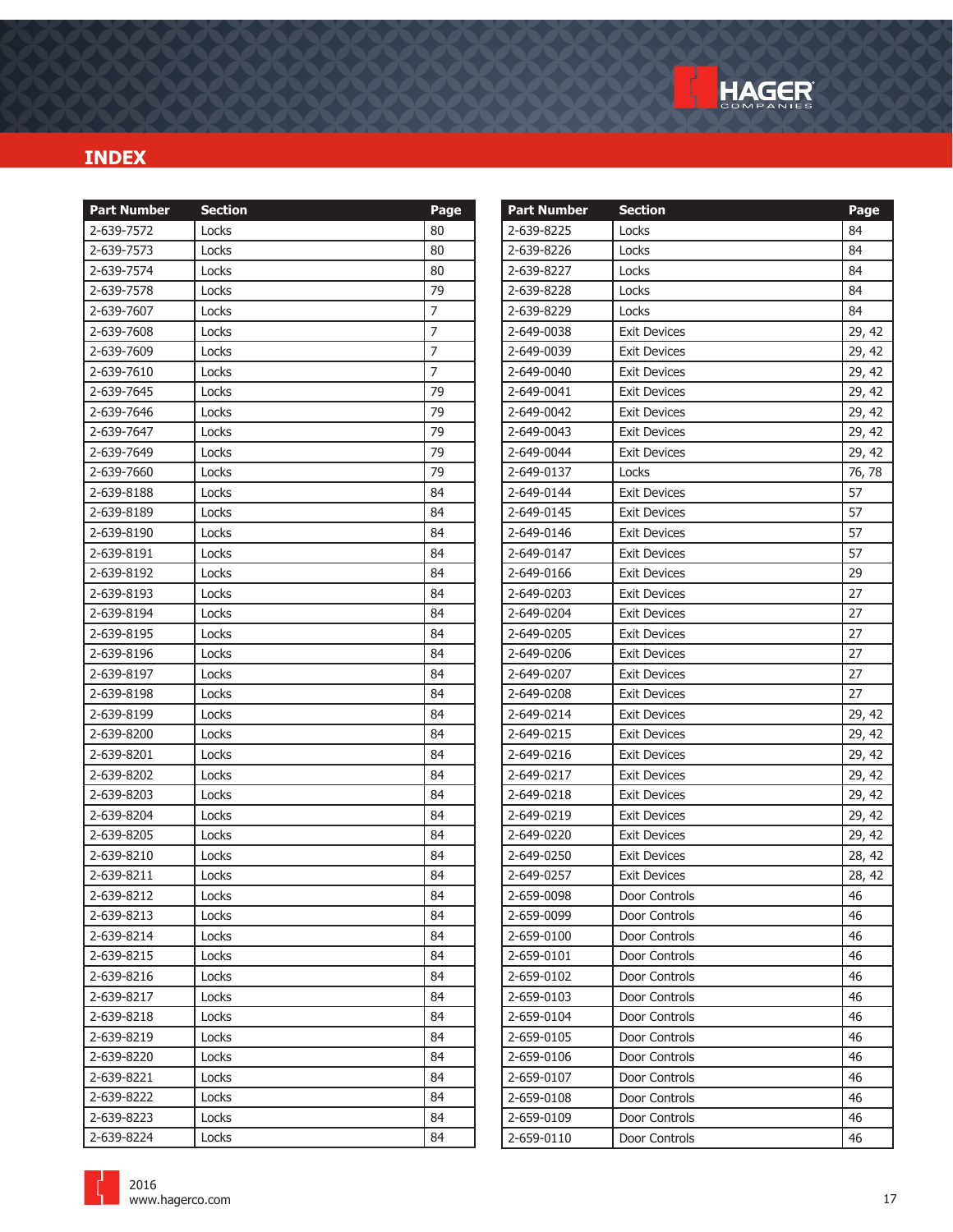| <b>Part Number</b>       | <b>Section</b>                                               | Page     |
|--------------------------|--------------------------------------------------------------|----------|
| 2-659-0111               | Door Controls                                                | 46       |
| 2-659-0112               | Door Controls                                                | 46       |
| 2-659-0113               | Door Controls                                                | 46       |
| 2-659-0114               | Door Controls                                                | 46       |
| 2-659-0115               | Door Controls                                                | 46       |
| 2-659-0116               | Door Controls                                                | 48       |
| 2-659-0117               | Door Controls                                                | 48       |
| 2-659-0118               | Door Controls                                                | 48       |
| 2-659-0119               | Door Controls                                                | 48       |
| 2-659-0120               | Door Controls                                                | 48       |
| 2-659-0121               | Door Controls                                                | 48       |
| 2-659-0122               | Door Controls                                                | 48       |
| 2-659-0123               | Door Controls                                                | 48       |
| 2-659-0124               | Door Controls                                                | 48       |
| 2-659-0125               | Door Controls                                                | 48       |
| 2-659-0126               | Door Controls                                                | 48       |
| 2-659-0127               | Door Controls                                                | 48       |
| 2-659-0128               | Door Controls                                                | 48       |
| 2-659-0129               | Door Controls                                                | 48       |
| 2-659-0130               | Door Controls                                                | 48       |
| 2-659-0131               | Door Controls                                                | 48       |
| 2-659-0132               | Door Controls                                                | 48       |
| 2-659-0133               | Door Controls                                                | 48       |
| 2-659-0151               | <b>Electrified Solutions</b>                                 | 64       |
| 2-659-0152               | <b>Electrified Solutions</b>                                 | 64       |
| 2-659-0153               | <b>Electrified Solutions</b>                                 | 64       |
| 2-659-0154               | <b>Electrified Solutions</b>                                 | 64       |
| 2-659-0161               | <b>Electrified Solutions</b>                                 | 80       |
| 2-659-0162               | <b>Electrified Solutions</b>                                 | 80       |
| 2-659-0163               | <b>Electrified Solutions</b>                                 | 80       |
| 2-659-0164               | <b>Electrified Solutions</b>                                 | 80       |
| 2-659-0165               | <b>Electrified Solutions</b>                                 | 79       |
| 2-659-0166               | <b>Electrified Solutions</b>                                 | 79       |
| 2-659-0167               | <b>Flectrified Solutions</b>                                 | 79       |
| 2-659-0168               | <b>Electrified Solutions</b>                                 | 79       |
| 2-659-0169               | <b>Electrified Solutions</b>                                 | 78       |
| 2-659-0170<br>2-659-0171 | <b>Electrified Solutions</b><br><b>Electrified Solutions</b> | 78<br>78 |
| 2-659-0172               | <b>Electrified Solutions</b>                                 | 77       |
| 2-659-0173               | <b>Electrified Solutions</b>                                 | 77       |
| 2-659-0174               | <b>Electrified Solutions</b>                                 | 77,86    |
| 2-659-0175               | <b>Electrified Solutions</b>                                 | 81       |
| 2-659-0176               | <b>Electrified Solutions</b>                                 | 81       |
| 2-659-0177               | <b>Electrified Solutions</b>                                 | 81       |
| 2-659-0178               | <b>Electrified Solutions</b>                                 | 82       |
| 2-659-0179               | <b>Electrified Solutions</b>                                 | 82       |
|                          |                                                              |          |

| <b>Part Number</b> | <b>Section</b>               | Page   |
|--------------------|------------------------------|--------|
| 2-659-0180         | <b>Electrified Solutions</b> | 84     |
| 2-659-0181         | <b>Electrified Solutions</b> | 84     |
| 2-659-0182         | <b>Electrified Solutions</b> | 84     |
| 2-659-0183         | <b>Electrified Solutions</b> | 86     |
| 2-659-0185         | <b>Electrified Solutions</b> | 86     |
| 2-659-0186         | <b>Electrified Solutions</b> | 86     |
| 2-659-0187         | Door Controls                | 9      |
| 2-659-0188         | Door Controls                | 9      |
| 2-659-0189         | Door Controls                | 9      |
| 2-659-0190         | Door Controls                | 9      |
| 2-659-0191         | Door Controls                | 17, 25 |
| 2-659-0192         | Door Controls                | 17, 25 |
| 2-659-0193         | Door Controls                | 17, 25 |
| 2-659-0194         | Door Controls                | 17, 25 |
| 2-659-0195         | Door Controls                | 9      |
| 2-659-0196         | Door Controls                | 9      |
| 2-659-0197         | Door Controls                | 9      |
| 2-659-0198         | Door Controls                | 9      |
| 2-659-0199         | Door Controls                | 17, 25 |
| 2-659-0200         | Door Controls                | 17, 25 |
| 2-659-0201         | Door Controls                | 17, 25 |
| 2-659-0202         | Door Controls                | 17, 25 |
| 2-659-0203         | Door Controls                | 9      |
| 2-659-0204         | Door Controls                | 9      |
| 2-659-0205         | Door Controls                | 9      |
| 2-659-0206         | Door Controls                | 9      |
| 2-659-0207         | Door Controls                | 9      |
| 2-659-0208         | Door Controls                | 9      |
| 2-659-0209         | Door Controls                | 9      |
| 2-659-0210         | Door Controls                | 9      |
| 2-659-0211         | Door Controls                | 17     |
| 2-659-0212         | Door Controls                | 17     |
| 2-659-0213         | Door Controls                | 17     |
| 2-659-0214         | Door Controls                | 17     |
| 2-659-0215         | Door Controls                | 17     |
| 2-659-0216         | Door Controls                | 17     |
| 2-659-0217         | Door Controls                | 17     |
| 2-659-0218         | Door Controls                | 17     |
| 2-659-0220         | <b>Electrified Solutions</b> | 64     |
| 2-659-0221         | <b>Electrified Solutions</b> | 64     |
| 2-659-0222         | <b>Electrified Solutions</b> | 64     |
| 2-659-0223         | <b>Electrified Solutions</b> | 64     |
| 2-659-0224         | <b>Electrified Solutions</b> | 64     |
| 2-659-0225         | <b>Electrified Solutions</b> | 64     |
| 2-659-0226         | <b>Electrified Solutions</b> | 64     |
| 2-659-0227         | <b>Electrified Solutions</b> | 64     |

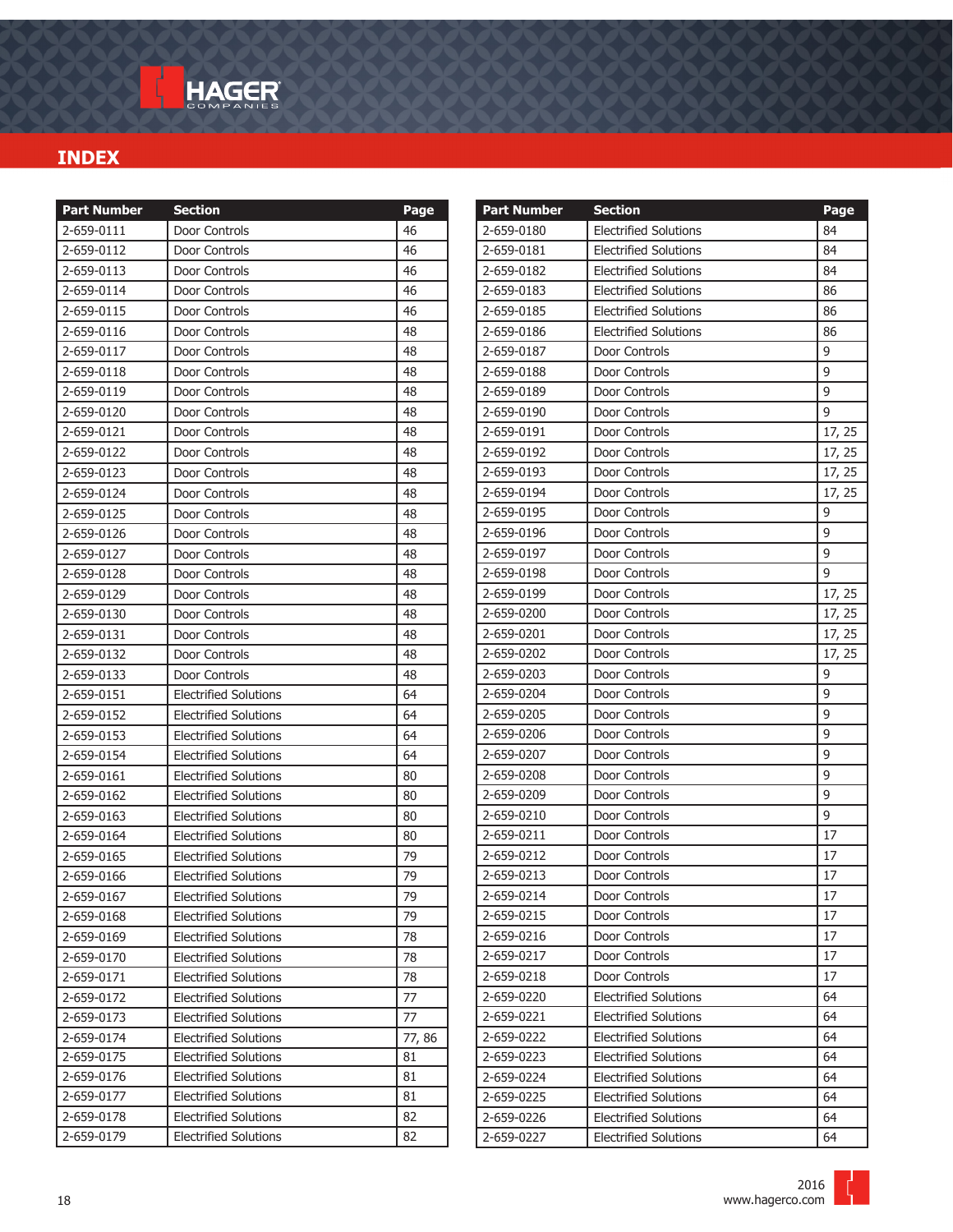

| <b>Part Number</b> | <b>Section</b>               | Page    | <b>Part Number</b> | <b>Section</b>               | Page          |
|--------------------|------------------------------|---------|--------------------|------------------------------|---------------|
| 2-659-0228         | <b>Electrified Solutions</b> | 64      | 2-679-0100         | <b>Electrified Solutions</b> | 14, 15        |
| 2-659-0229         | <b>Electrified Solutions</b> | 64      | 2-679-0101         | <b>Electrified Solutions</b> | 13, 15        |
| 2-659-0230         | <b>Electrified Solutions</b> | 65      | 2-679-0102         | <b>Electrified Solutions</b> | 14, 15        |
| 2-659-0231         | <b>Electrified Solutions</b> | 65      | 2-679-0103         | <b>Electrified Solutions</b> | 15            |
| 2-659-0232         | <b>Electrified Solutions</b> | 65      | 2-679-0106         | <b>Electrified Solutions</b> | 13, 14,       |
| 2-659-0233         | <b>Electrified Solutions</b> | 65      |                    |                              | 15<br>13, 14, |
| 2-659-0234         | <b>Electrified Solutions</b> | 65      | 2-679-0107         | <b>Electrified Solutions</b> | 15            |
| 2-659-0235         | <b>Electrified Solutions</b> | 65      |                    |                              | 13, 14,       |
| 2-659-0236         | <b>Electrified Solutions</b> | 65      | 2-679-0108         | <b>Electrified Solutions</b> | 15            |
| 2-659-0237         | <b>Electrified Solutions</b> | 86      | 2-679-0109         | <b>Electrified Solutions</b> | 17            |
| 2-659-0240         | <b>Electrified Solutions</b> | 87      | 2-679-0110         | <b>Electrified Solutions</b> | 17            |
| 2-659-0241         | <b>Electrified Solutions</b> | 77, 79  | 2-679-0111         | <b>Electrified Solutions</b> | 17            |
| 2-659-0242         | <b>Electrified Solutions</b> | 83      | 2-679-0112         | <b>Electrified Solutions</b> | 17            |
| 2-659-0243         | <b>Electrified Solutions</b> | 83      | 2-679-0120         | <b>Electrified Solutions</b> | 17            |
| 2-659-0275         | <b>Electrified Solutions</b> | 72      | 2-679-0121         | <b>Electrified Solutions</b> | 17            |
| 2-659-0276         | <b>Electrified Solutions</b> | 72      | 2-679-0130         | <b>Electrified Solutions</b> | 17            |
| 2-659-0277         | <b>Electrified Solutions</b> | 72      | 2-679-0131         | <b>Electrified Solutions</b> | 17            |
| 2-659-0278         | <b>Electrified Solutions</b> | 72      | 2-679-0160         | <b>Electrified Solutions</b> | 17            |
| 2-659-0279         | <b>Electrified Solutions</b> | 72      | 2-679-0161         | <b>Electrified Solutions</b> | 17            |
| 2-659-0280         | <b>Electrified Solutions</b> | 72      | 2-679-0180         | <b>Electrified Solutions</b> | 17            |
| 2-659-0283         | <b>Electrified Solutions</b> | 73      | 2-679-0181         | <b>Electrified Solutions</b> | 17            |
| 2-659-0284         | <b>Electrified Solutions</b> | 73      | 2-679-0190         | <b>Electrified Solutions</b> | 17            |
| 2-659-0285         | <b>Electrified Solutions</b> | 73      | 2-679-0191         | <b>Electrified Solutions</b> | 17            |
| 2-659-0286         | <b>Electrified Solutions</b> | 73      | 2-679-0200         | <b>Electrified Solutions</b> | 18            |
| 2-659-0287         | <b>Electrified Solutions</b> | 73      | 2-679-0201         | <b>Electrified Solutions</b> | 18            |
| 2-659-0288         | <b>Electrified Solutions</b> | 73      | 2-679-0205         | <b>Electrified Solutions</b> | 18            |
| 2-659-0289         | <b>Electrified Solutions</b> | 73      | 2-679-0210         | <b>Electrified Solutions</b> | 19            |
| 2-659-0290         | <b>Electrified Solutions</b> | 73      | 2-679-0220         | <b>Electrified Solutions</b> | 19            |
| 2-659-0291         | <b>Electrified Solutions</b> | 73      | 2-659-0240         | <b>Electrified Solutions</b> | 87            |
| 2-659-0292         | <b>Electrified Solutions</b> | 73      | 2-679-0242         | <b>Electrified Solutions</b> | 10            |
| 2-659-0293         | <b>Electrified Solutions</b> | 73      | 2-679-0281         | <b>Electrified Solutions</b> | 18            |
| 2-659-0294         | <b>Electrified Solutions</b> | 73      | 2-679-0283         | <b>Electrified Solutions</b> | 18            |
| 2-659-0295         | <b>Electrified Solutions</b> | 73      | 2-679-0291         | <b>Electrified Solutions</b> | 18            |
| 2-659-0296         | <b>Electrified Solutions</b> | 73      | 2-679-0293         | <b>Electrified Solutions</b> | 18            |
| 2-659-0297         | <b>Electrified Solutions</b> | 73      | 2-679-0311         | <b>Electrified Solutions</b> | 18            |
| 2-659-0298         | <b>Electrified Solutions</b> | 73      | 2-679-0313         | <b>Electrified Solutions</b> | 18            |
| 2-659-0299         | <b>Electrified Solutions</b> | 73      | 2-679-0321         | <b>Electrified Solutions</b> | 18            |
| 2-659-0300         | <b>Electrified Solutions</b> | 73      | 2-679-0323         | <b>Electrified Solutions</b> | 18            |
| 2-659-0303         | Electrified Solutions        | 76      | 2-679-0381         | <b>Electrified Solutions</b> | 18            |
| 2-659-0304         | <b>Electrified Solutions</b> | 76      | 2-679-0383         | <b>Electrified Solutions</b> | 18            |
| 2-659-0305         | <b>Electrified Solutions</b> | 76      | 2-679-0391         | <b>Electrified Solutions</b> | 18            |
| 2-659-0306         | <b>Electrified Solutions</b> | 76      | 2-679-0393         | <b>Electrified Solutions</b> | 18            |
| 2-659-0307         | <b>Electrified Solutions</b> | 76      | 2-679-0411         | <b>Electrified Solutions</b> | 18            |
| 2-659-0308         | Electrified Solutions        | 76      | 2-679-0413         | <b>Electrified Solutions</b> | 18            |
| 2-679-0028         | <b>Electrified Solutions</b> | 6, 7, 8 | 2-679-0421         | <b>Electrified Solutions</b> | 18            |
| 2-679-0029         | <b>Electrified Solutions</b> | 6, 8    | 2-679-0423         | <b>Electrified Solutions</b> | 18            |